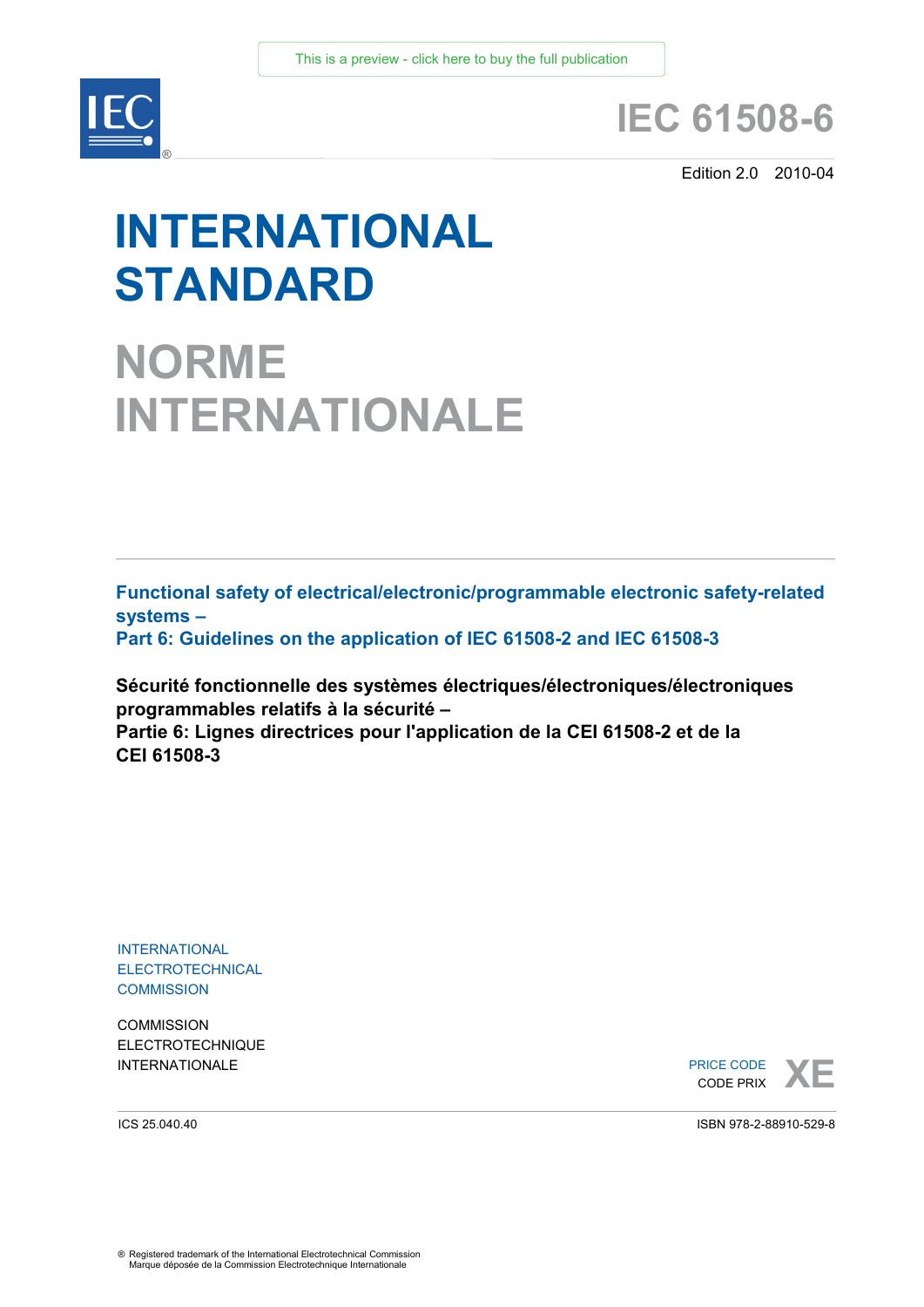# **CONTENTS**

| 1                                                                                        |  |
|------------------------------------------------------------------------------------------|--|
| 2                                                                                        |  |
| 3                                                                                        |  |
| Annex A (informative) Application of IEC 61508-2 and of IEC 61508-3 13                   |  |
| Annex B (informative) Example of technique for evaluating probabilities of hardware      |  |
| Annex C (informative) Calculation of diagnostic coverage and safe failure fraction -     |  |
| Annex D (informative) A methodology for quantifying the effect of hardware-related       |  |
| Annex E (informative) Example applications of software safety integrity tables of        |  |
|                                                                                          |  |
|                                                                                          |  |
|                                                                                          |  |
|                                                                                          |  |
|                                                                                          |  |
|                                                                                          |  |
|                                                                                          |  |
|                                                                                          |  |
|                                                                                          |  |
|                                                                                          |  |
|                                                                                          |  |
|                                                                                          |  |
|                                                                                          |  |
|                                                                                          |  |
|                                                                                          |  |
|                                                                                          |  |
|                                                                                          |  |
|                                                                                          |  |
| Figure B.14 - Architecture of an example for low demand mode of operation40              |  |
| Figure B.15 - Architecture of an example for high demand or continuous mode of           |  |
| Figure B.16 - Reliability block diagram of a simple whole loop with sensors organised    |  |
| Figure B.17 – Simple fault tree equivalent to the reliability block diagram presented on |  |
|                                                                                          |  |
| Figure B.19 – Instantaneous unavailability $U(t)$ of single periodically tested          |  |
| Figure B.20 - Principle of PFD <sub>avg</sub> calculations when using fault trees55      |  |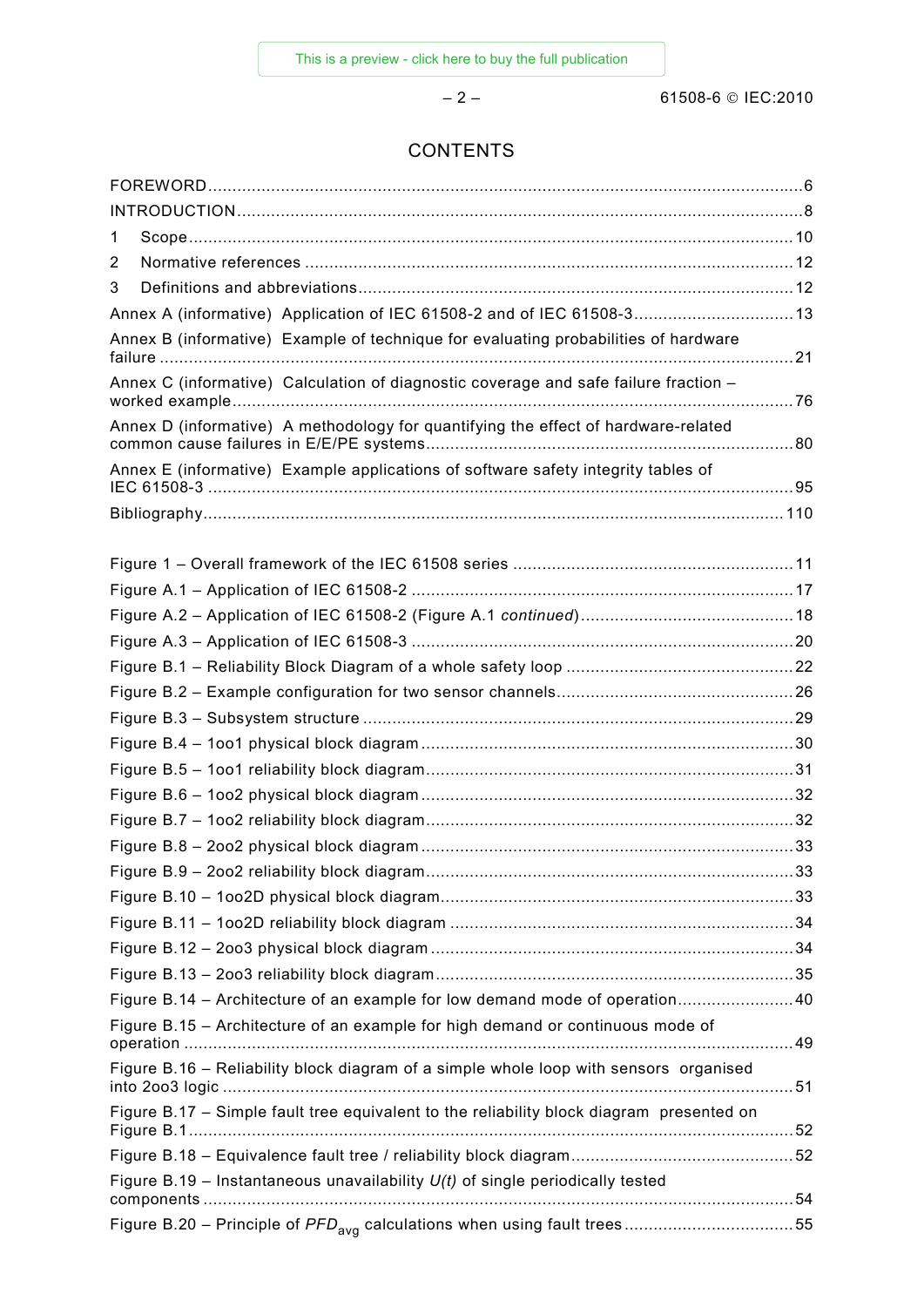61508-6 © IEC:2010 – 3 –

| Figure B.23 - Markov graph modelling the behaviour of a two component system 58                                                                                           |    |
|---------------------------------------------------------------------------------------------------------------------------------------------------------------------------|----|
|                                                                                                                                                                           |    |
| Figure B.25 - Saw-tooth curve obtained by multiphase Markovian approach60                                                                                                 |    |
|                                                                                                                                                                           |    |
|                                                                                                                                                                           |    |
|                                                                                                                                                                           |    |
| Figure B.29 - Multiphase Markovian model with both DD and DU failures 62                                                                                                  |    |
| Figure B.30 - Changing logic (2003 to 1002) instead of repairing first failure63                                                                                          |    |
|                                                                                                                                                                           |    |
|                                                                                                                                                                           |    |
| Figure B.33 – Petri net for modelling a single periodically tested component66                                                                                            |    |
| Figure B.34 - Petri net to model common cause failure and repair resources 69                                                                                             |    |
| Figure B.35 - Using reliability block diagrams to build Petri net and auxiliary Petri net                                                                                 |    |
| Figure B.36 - Simple Petri net for a single component with revealed failures and                                                                                          |    |
| Figure B.37 - Example of functional and dysfunctional modelling with a formal                                                                                             |    |
|                                                                                                                                                                           |    |
| Figure D.1 - Relationship of common cause failures to the failures of individual                                                                                          |    |
|                                                                                                                                                                           |    |
| Table B.1 - Terms and their ranges used in this annex (applies to 1001, 1002, 2002,                                                                                       |    |
| Table B.2 - Average probability of failure on demand for a proof test interval of six                                                                                     | 36 |
| Table B.3 - Average probability of failure on demand for a proof test interval of one                                                                                     |    |
| Table B.4 - Average probability of failure on demand for a proof test interval of two                                                                                     |    |
| Table B.5 – Average probability of failure on demand for a proof test interval of                                                                                         |    |
| Table B.6 - Average probability of failure on demand for the sensor subsystem in the<br>example for low demand mode of operation (one year proof test interval and        |    |
| Table B.7 - Average probability of failure on demand for the logic subsystem in the<br>example for low demand mode of operation (one year proof test interval and         |    |
| Table B.8 - Average probability of failure on demand for the final element subsystem<br>in the example for low demand mode of operation (one year proof test interval and |    |
|                                                                                                                                                                           |    |
| Table B.10 - Average frequency of a dangerous failure (in high demand or continuous<br>mode of operation) for a proof test interval of one month and a mean time to       |    |
|                                                                                                                                                                           |    |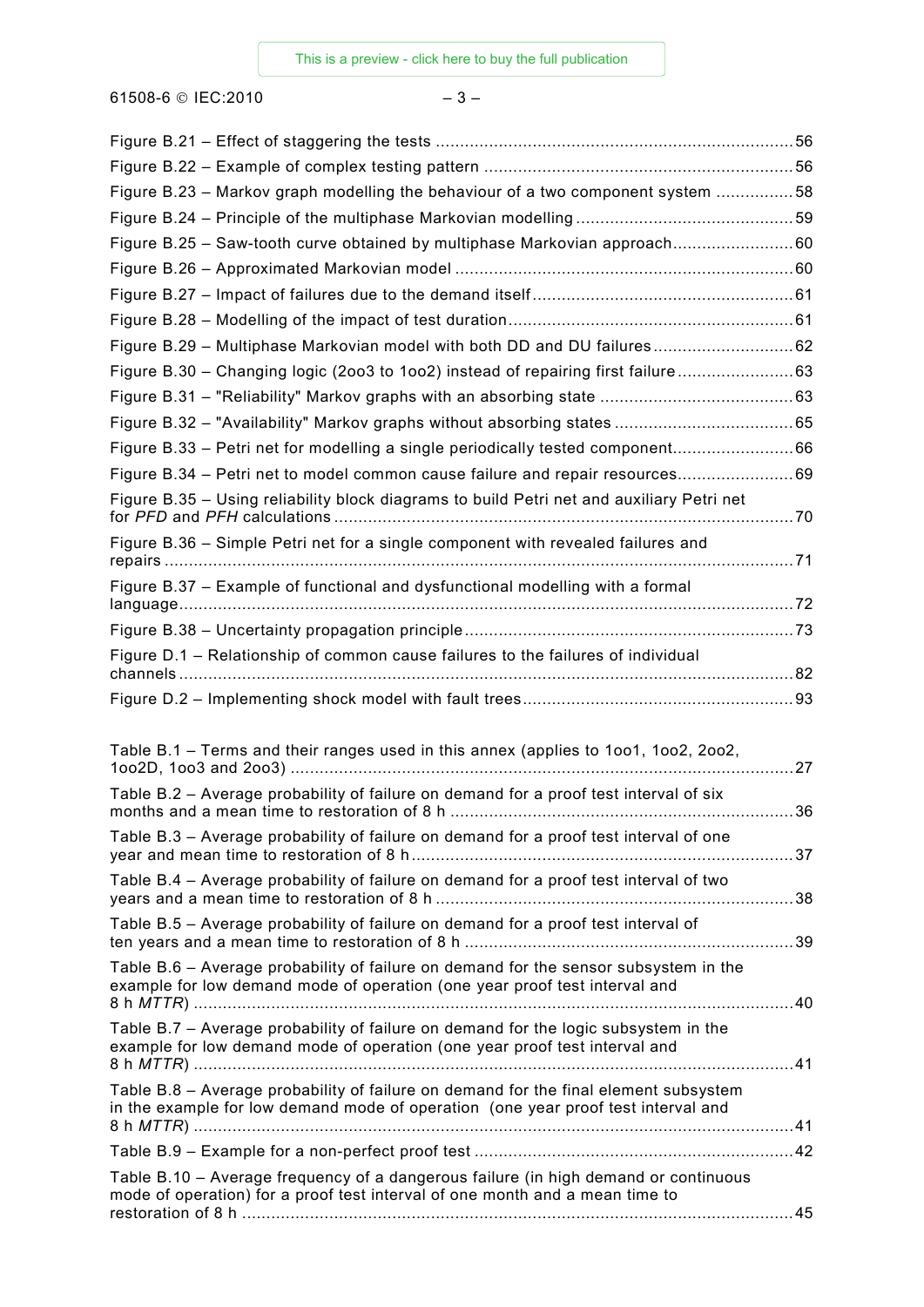– 4 – 61508-6 © IEC:2010

| Table B.11 - Average frequency of a dangerous failure (in high demand or continuous<br>mode of operation) for a proof test interval of three month and a mean time to           |  |
|---------------------------------------------------------------------------------------------------------------------------------------------------------------------------------|--|
| Table B.12 - Average frequency of a dangerous failure (in high demand or continuous<br>mode of operation) for a proof test interval of six month and a mean time to restoration |  |
| Table B.13 - Average frequency of a dangerous failure (in high demand or continuous<br>mode of operation) for a proof test interval of one year and a mean time to restoration  |  |
| Table B.14 - Average frequency of a dangerous failure for the sensor subsystem in the<br>example for high demand or continuous mode of operation (six month proof test          |  |
| Table B.15 – Average frequency of a dangerous failure for the logic subsystem in the<br>example for high demand or continuous mode of operation (six month proof test           |  |
| Table B.16 - Average frequency of a dangerous failure for the final element subsystem<br>in the example for high demand or continuous mode of operation (six month proof test   |  |
| Table C.1 - Example calculations for diagnostic coverage and safe failure fraction 78                                                                                           |  |
| Table C.2 - Diagnostic coverage and effectiveness for different elements 79                                                                                                     |  |
| Table D.1 - Scoring programmable electronics or sensors/final elements 88                                                                                                       |  |
|                                                                                                                                                                                 |  |
|                                                                                                                                                                                 |  |
|                                                                                                                                                                                 |  |
| Table D.5 – Calculation of $\beta$ for systems with levels of redundancy greater than 1002 91                                                                                   |  |
|                                                                                                                                                                                 |  |
|                                                                                                                                                                                 |  |
| Table E.2 - Software design and development - software architecture design97                                                                                                    |  |
| Table E.3 - Software design and development - support tools and programming                                                                                                     |  |
|                                                                                                                                                                                 |  |
| Table E.5 - Software design and development - software module testing and                                                                                                       |  |
| Table E.6 - Programmable electronics integration (hardware and software) 100                                                                                                    |  |
|                                                                                                                                                                                 |  |
|                                                                                                                                                                                 |  |
|                                                                                                                                                                                 |  |
|                                                                                                                                                                                 |  |
|                                                                                                                                                                                 |  |
| Table E.12 - Software design and development - software architecture design  104                                                                                                |  |
| Table E.13 – Software design and development – support tools and programming                                                                                                    |  |
|                                                                                                                                                                                 |  |
| Table E.15 - Software design and development - software module testing and                                                                                                      |  |
| Table E.16 - Programmable electronics integration (hardware and software) 107                                                                                                   |  |
|                                                                                                                                                                                 |  |
|                                                                                                                                                                                 |  |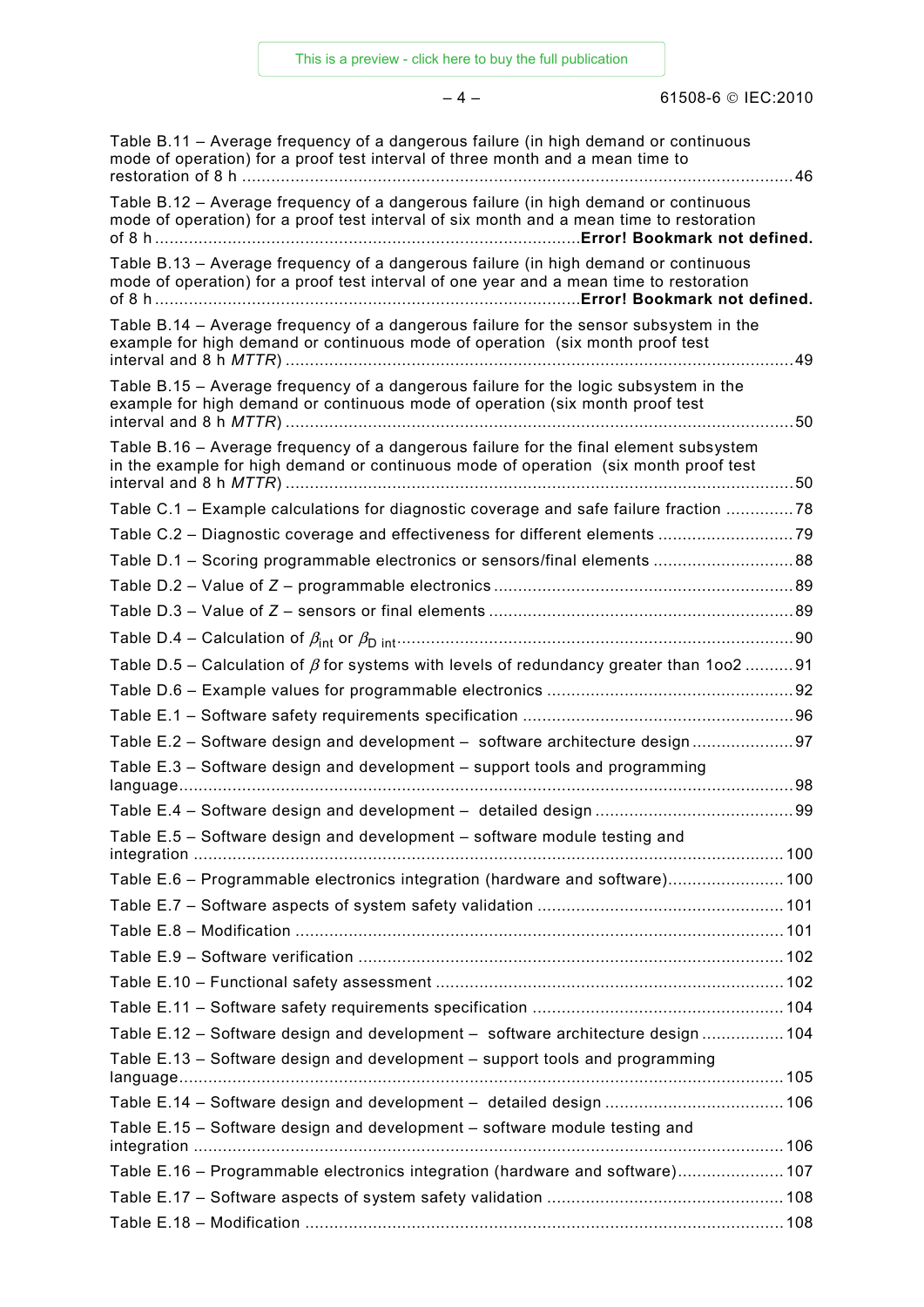61508-6 © IEC:2010 – 5 –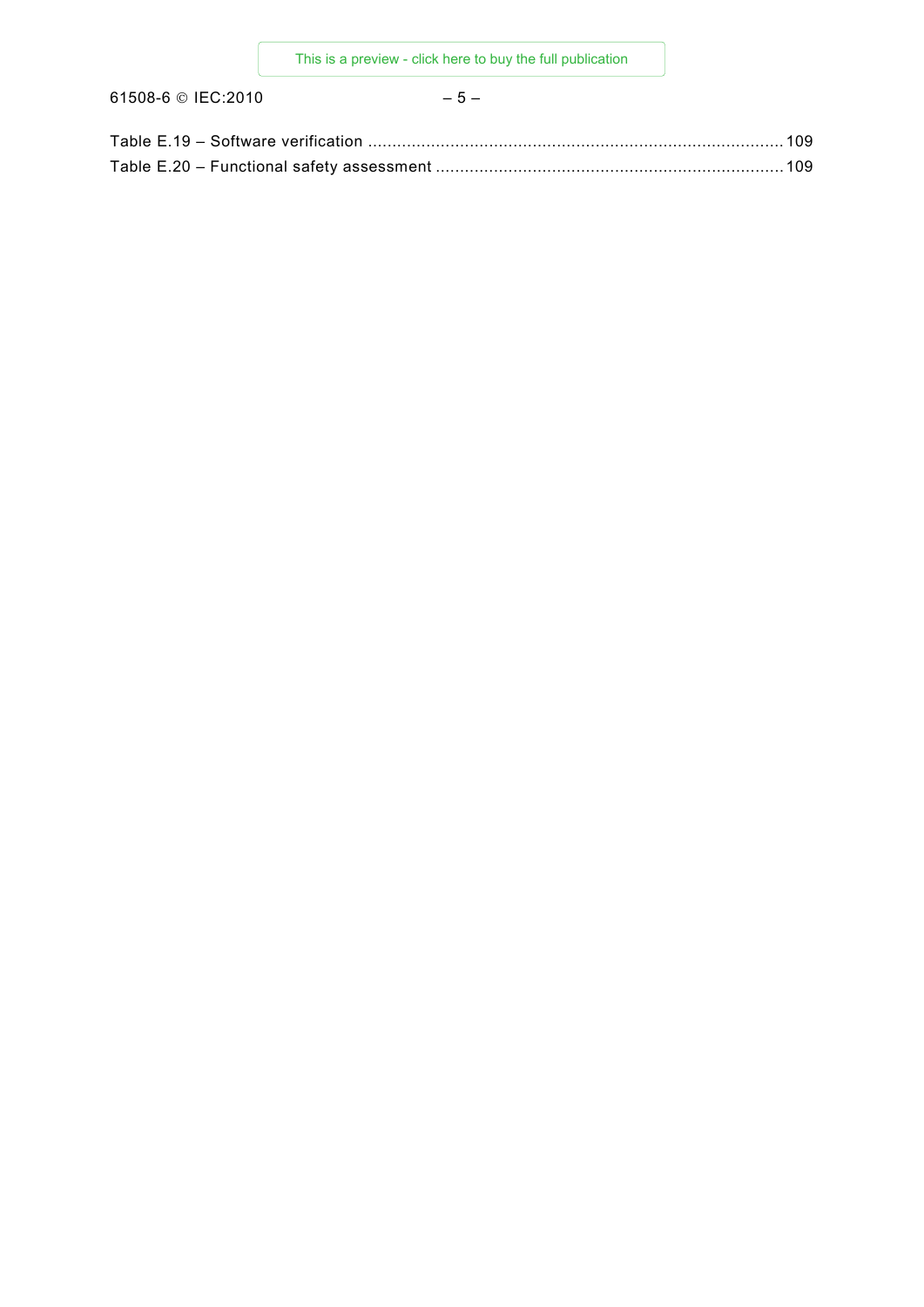# <span id="page-5-0"></span>INTERNATIONAL ELECTROTECHNICAL COMMISSION  $\frac{1}{2}$  ,  $\frac{1}{2}$  ,  $\frac{1}{2}$  ,  $\frac{1}{2}$  ,  $\frac{1}{2}$  ,  $\frac{1}{2}$

# **FUNCTIONAL SAFETY OF ELECTRICAL/ELECTRONIC/ PROGRAMMABLE ELECTRONIC SAFETY-RELATED SYSTEMS –**

# **Part 6: Guidelines on the application of IEC 61508-2 and IEC 61508-3**

## FOREWORD

- 1) The International Electrotechnical Commission (IEC) is a worldwide organization for standardization comprising all national electrotechnical committees (IEC National Committees). The object of IEC is to promote international co-operation on all questions concerning standardization in the electrical and electronic fields. To this end and in addition to other activities, IEC publishes International Standards, Technical Specifications, Technical Reports, Publicly Available Specifications (PAS) and Guides (hereafter referred to as "IEC Publication(s)"). Their preparation is entrusted to technical committees; any IEC National Committee interested in the subject dealt with may participate in this preparatory work. International, governmental and nongovernmental organizations liaising with the IEC also participate in this preparation. IEC collaborates closely with the International Organization for Standardization (ISO) in accordance with conditions determined by agreement between the two organizations.
- 2) The formal decisions or agreements of IEC on technical matters express, as nearly as possible, an international consensus of opinion on the relevant subjects since each technical committee has representation from all interested IEC National Committees.
- 3) IEC Publications have the form of recommendations for international use and are accepted by IEC National Committees in that sense. While all reasonable efforts are made to ensure that the technical content of IEC Publications is accurate, IEC cannot be held responsible for the way in which they are used or for any misinterpretation by any end user.
- 4) In order to promote international uniformity, IEC National Committees undertake to apply IEC Publications transparently to the maximum extent possible in their national and regional publications. Any divergence between any IEC Publication and the corresponding national or regional publication shall be clearly indicated in the latter.
- 5) IEC itself does not provide any attestation of conformity. Independent certification bodies provide conformity assessment services and, in some areas, access to IEC marks of conformity. IEC is not responsible for any services carried out by independent certification bodies.
- 6) All users should ensure that they have the latest edition of this publication.
- 7) No liability shall attach to IEC or its directors, employees, servants or agents including individual experts and members of its technical committees and IEC National Committees for any personal injury, property damage or other damage of any nature whatsoever, whether direct or indirect, or for costs (including legal fees) and expenses arising out of the publication, use of, or reliance upon, this IEC Publication or any other IEC Publications.
- 8) Attention is drawn to the Normative references cited in this publication. Use of the referenced publications is indispensable for the correct application of this publication.
- 9) Attention is drawn to the possibility that some of the elements of this IEC Publication may be the subject of patent rights. IEC shall not be held responsible for identifying any or all such patent rights.

International Standard IEC 61508-6 has been prepared by subcommittee 65A: System aspects, of IEC technical committee 65: Industrial-process measurement, control and automation.

This second edition cancels and replaces the first edition published in 2000. This edition constitutes a technical revision.

This edition has been subject to a thorough review and incorporates many comments received at the various revision stages.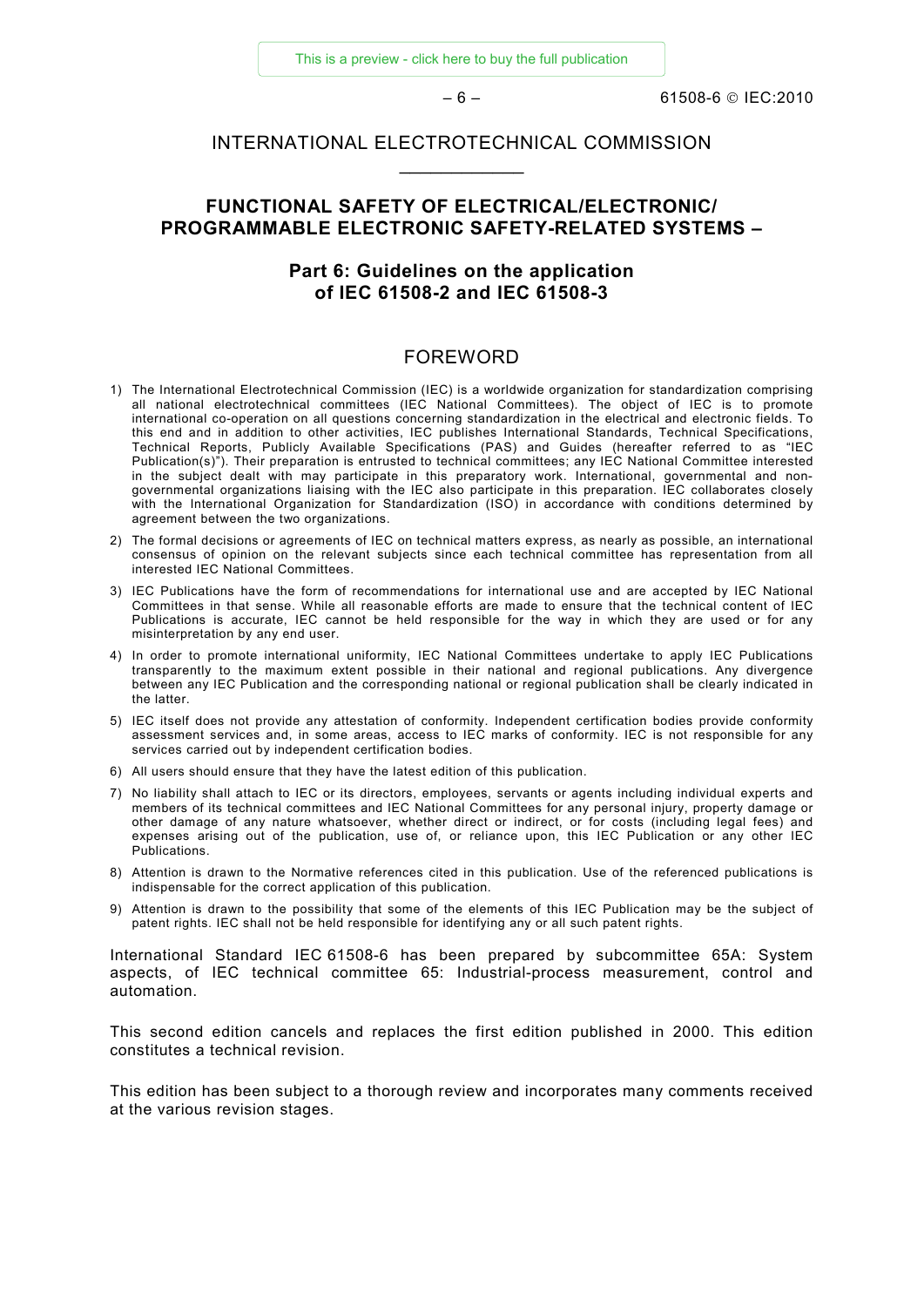61508-6 © IEC:2010  $-7-$ 

The text of this standard is based on the following documents:

| <b>FDIS</b>  | Report on voting |
|--------------|------------------|
| 65A/553/FDIS | 65A/577/RVD      |

Full information on the voting for the approval of this standard can be found in the report on voting indicated in the above table.

This publication has been drafted in accordance with the ISO/IEC Directives, Part 2.

A list of all parts of the IEC 61508 series, published under the general title *Functional safety of electrical / electronic / programmable electronic safety-related systems*, can be found on the IEC website.

The committee has decided that the contents of this publication will remain unchanged until the stability date indicated on the IEC web site under "http://webstore.iec.ch" in the data related to the specific publication. At this date, the publication will be

- reconfirmed,
- withdrawn,
- replaced by a revised edition, or
- amended.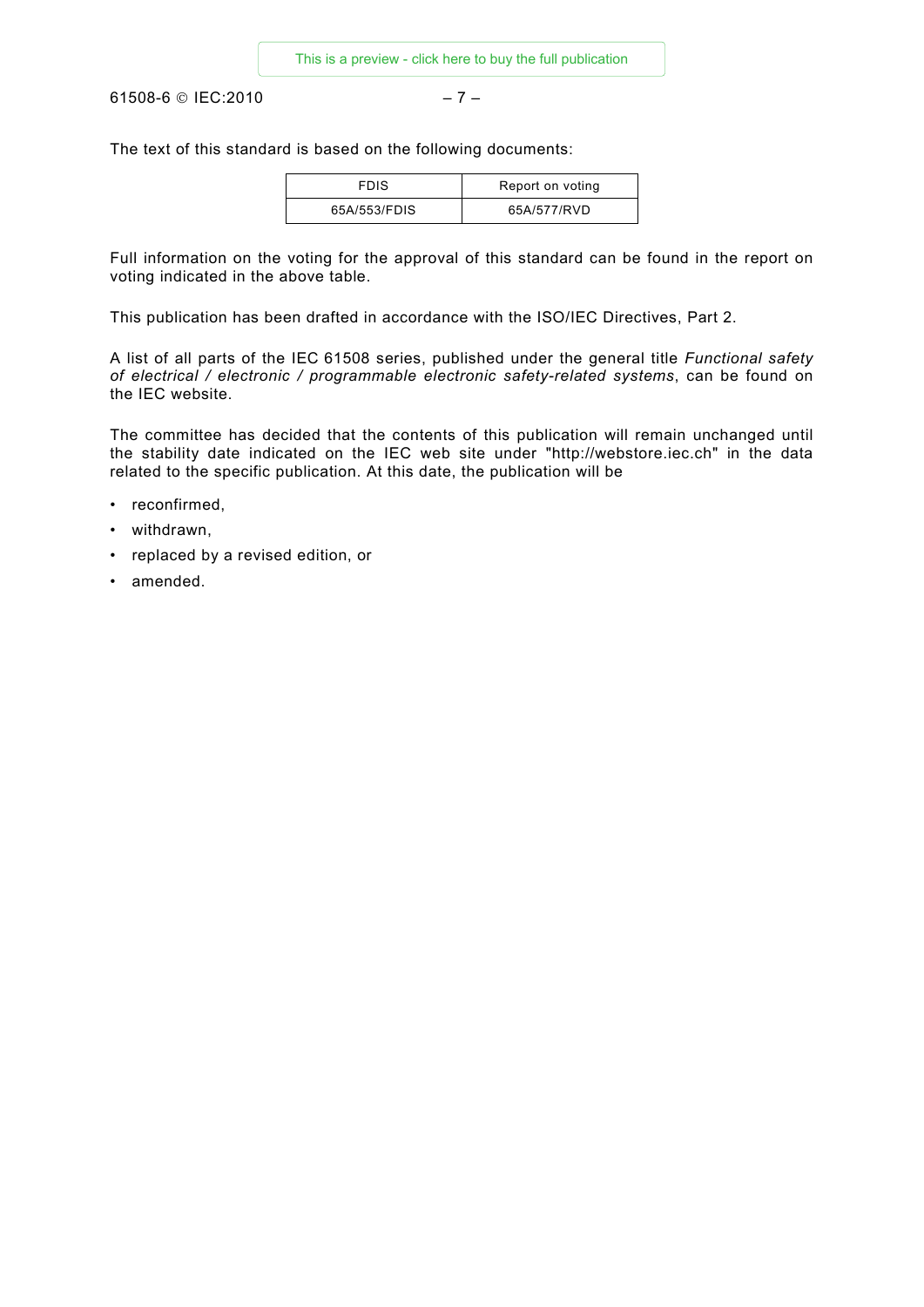$-8 - 8 - 61508 - 60$  IFC:2010

# INTRODUCTION

<span id="page-7-0"></span>Systems comprised of electrical and/or electronic elements have been used for many years to perform safety functions in most application sectors. Computer-based systems (generically referred to as programmable electronic systems) are being used in all application sectors to perform non-safety functions and, increasingly, to perform safety functions. If computer system technology is to be effectively and safely exploited, it is essential that those responsible for making decisions have sufficient guidance on the safety aspects on which to make these decisions.

This International Standard sets out a generic approach for all safety lifecycle activities for systems comprised of electrical and/or electronic and/or programmable electronic (E/E/PE) elements that are used to perform safety functions. This unified approach has been adopted in order that a rational and consistent technical policy be developed for all electrically-based safety-related systems. A major objective is to facilitate the development of product and application sector international standards based on the IEC 61508 series.

In most situations, safety is achieved by a number of systems which rely on many technologies (for example mechanical, hydraulic, pneumatic, electrical, electronic, programmable electronic). Any safety strategy must therefore consider not only all the elements within an individual system (for example sensors, controlling devices and actuators) but also all the safety-related systems making up the total combination of safety-related systems. Therefore, while this International Standard is concerned with E/E/PE safety-related systems, it may also provide a framework within which safety-related systems based on other technologies may be considered.

It is recognized that there is a great variety of applications using E/E/PE safety-related systems in a variety of application sectors and covering a wide range of complexity, hazard and risk potentials. In any particular application, the required safety measures will be dependent on many factors specific to the application. This International Standard, by being generic, will enable such measures to be formulated in future product and application sector international standards and in revisions of those that already exist.

This International Standard

- considers all relevant overall, E/E/PE system and software safety lifecycle phases (for example, from initial concept, though design, implementation, operation and maintenance to decommissioning) when E/E/PE systems are used to perform safety functions;
- has been conceived with a rapidly developing technology in mind; the framework is sufficiently robust and comprehensive to cater for future developments;
- enables product and application sector international standards, dealing with E/E/PE safety-related systems, to be developed; the development of product and application sector international standards, within the framework of this standard, should lead to a high level of consistency (for example, of underlying principles, terminology etc.) both within application sectors and across application sectors; this will have both safety and economic benefits;
- provides a method for the development of the safety requirements specification necessary to achieve the required functional safety for E/E/PE safety-related systems;
- adopts a risk-based approach by which the safety integrity requirements can be determined;
- introduces safety integrity levels for specifying the target level of safety integrity for the safety functions to be implemented by the E/E/PE safety-related systems;

NOTE 2 The standard does not specify the safety integrity level requirements for any safety function, nor does it mandate how the safety integrity level is determined. Instead it provides a risk-based conceptual framework and example techniques.

sets target failure measures for safety functions carried out by E/E/PE safety-related systems, which are linked to the safety integrity levels;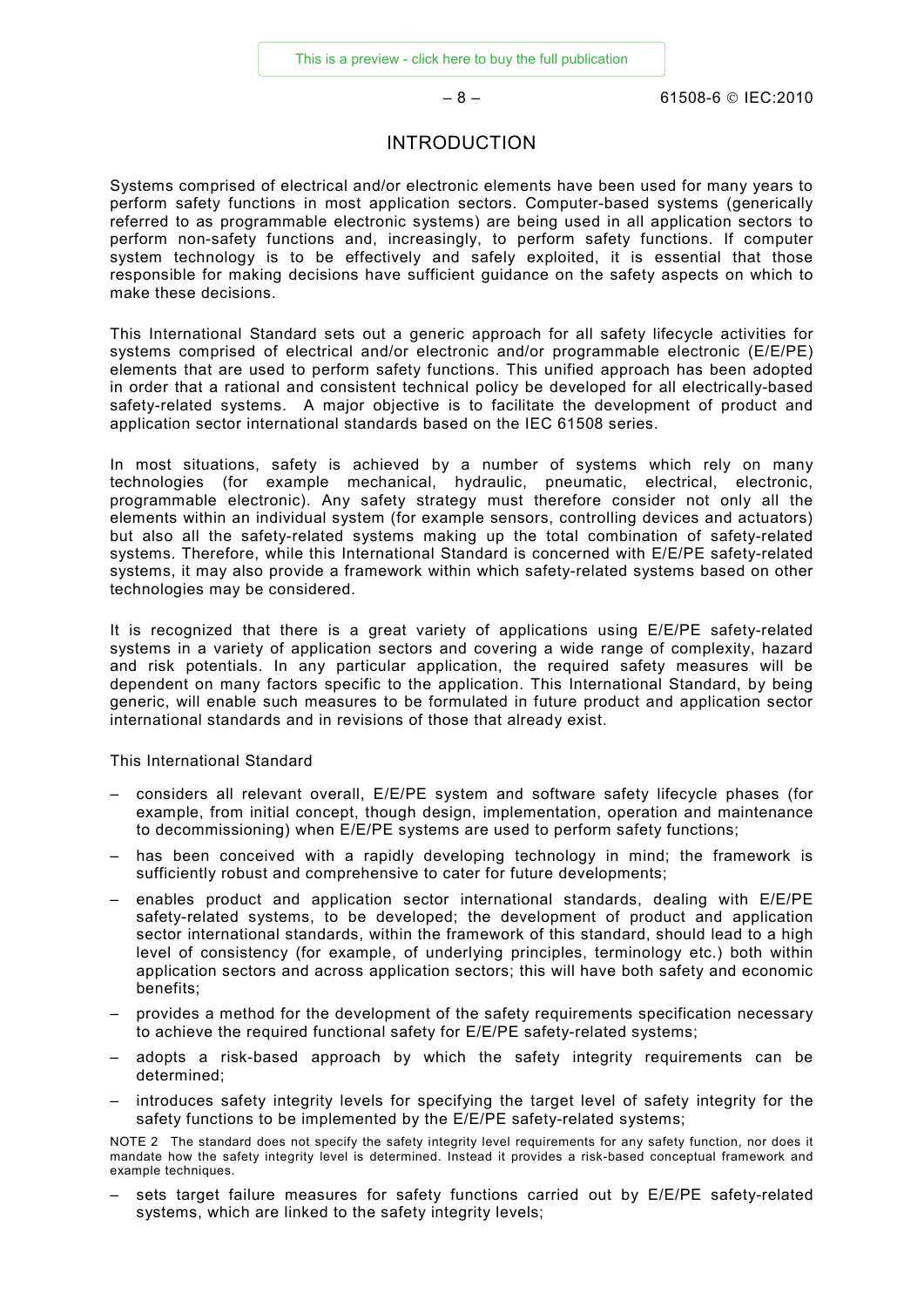61508-6 © IEC:2010 – 9 –

- sets a lower limit on the target failure measures for a safety function carried out by a single E/E/PE safety-related system. For E/E/PE safety-related systems operating in
	- a low demand mode of operation, the lower limit is set at an average probability of a dangerous failure on demand of  $10^{-5}$ .
	- a high demand or a continuous mode of operation, the lower limit is set at an average frequency of a dangerous failure of  $10^{-9}$  [h<sup>-1</sup>];

NOTE 3 A single E/E/PE safety-related system does not necessarily mean a single-channel architecture.

NOTE 4 It may be possible to achieve designs of safety-related systems with lower values for the target safety integrity for non-complex systems, but these limits are considered to represent what can be achieved for relatively complex systems (for example programmable electronic safety-related systems) at the present time.

- sets requirements for the avoidance and control of systematic faults, which are based on experience and judgement from practical experience gained in industry. Even though the probability of occurrence of systematic failures cannot in general be quantified the standard does, however, allow a claim to be made, for a specified safety function, that the target failure measure associated with the safety function can be considered to be achieved if all the requirements in the standard have been met;
- introduces systematic capability which applies to an element with respect to its confidence that the systematic safety integrity meets the requirements of the specified safety integrity level;
- adopts a broad range of principles, techniques and measures to achieve functional safety for E/E/PE safety-related systems, but does not explicitly use the concept of fail safe. However**,** the concepts of "fail safe" and "inherently safe" principles may be applicable and adoption of such concepts is acceptable providing the requirements of the relevant clauses in the standard are met.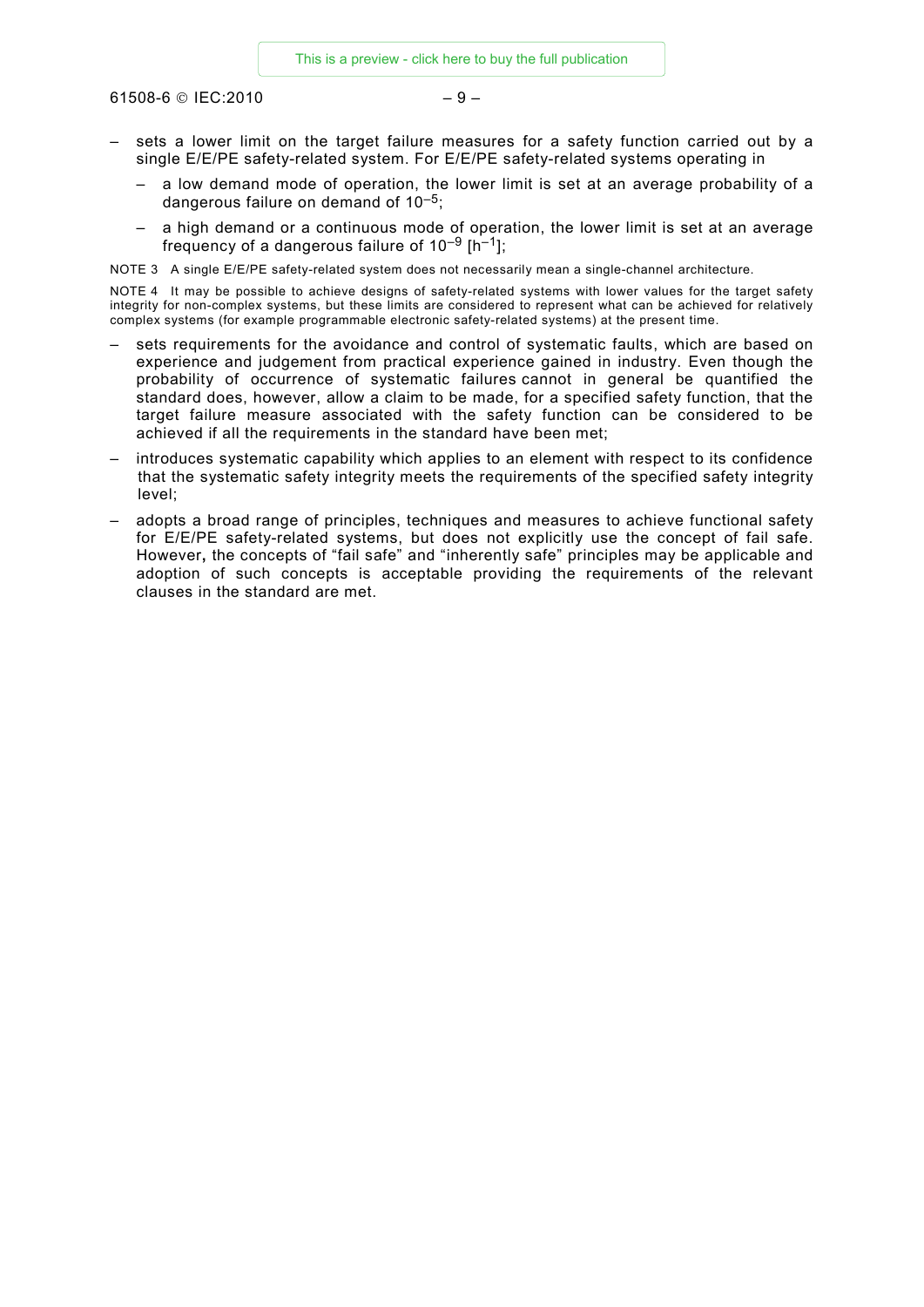# <span id="page-9-0"></span>**FUNCTIONAL SAFETY OF ELECTRICAL/ELECTRONIC/ PROGRAMMABLE ELECTRONIC SAFETY-RELATED SYSTEMS –**

# **Part 6: Guidelines on the application of IEC 61508-2 and IEC 61508-3**

### **1 Scope**

**1.1** This part of IEC 61508 contains information and guidelines on IEC 61508-2 and IEC 61508-3.

- Annex A gives a brief overview of the requirements of IEC 61508-2 and IEC 61508-3 and sets out the functional steps in their application.
- Annex B gives an example technique for calculating the probabilities of hardware failure and should be read in conjunction with 7.4.3 and Annex C of IEC 61508-2 and Annex D.
- Annex C gives a worked example of calculating diagnostic coverage and should be read in conjunction with Annex C of IEC 61508-2.
- Annex D gives a methodology for quantifying the effect of hardware-related common cause failures on the probability of failure.
- Annex E gives worked examples of the application of the software safety integrity tables specified in Annex A of IEC 61508-3 for safety integrity levels 2 and 3.

**1.2** IEC 61508-1, IEC 61508-2, IEC 61508-3 and IEC 61508-4 are basic safety publications, although this status does not apply in the context of low complexity E/E/PE safety-related systems (see 3.4.3 of IEC 61508-4). As basic safety publications, they are intended for use by technical committees in the preparation of standards in accordance with the principles contained in IEC Guide 104 and ISO/IEC Guide 51. IEC 61508-1, IEC 61508-2, IEC 61508-3 and IEC 61508-4 are also intended for use as stand-alone publications. The horizontal safety function of this international standard does not apply to medical equipment in compliance with the IEC 60601 series.

**1.3** One of the responsibilities of a technical committee is, wherever applicable, to make use of basic safety publications in the preparation of its publications. In this context, the requirements, test methods or test conditions of this basic safety publication will not apply unless specifically referred to or included in the publications prepared by those technical committees.

**1.4** Figure 1 shows the overall framework of the IEC 61508 series and indicates the role that IEC 61508-6 plays in the achievement of functional safety for E/E/PE safety-related systems.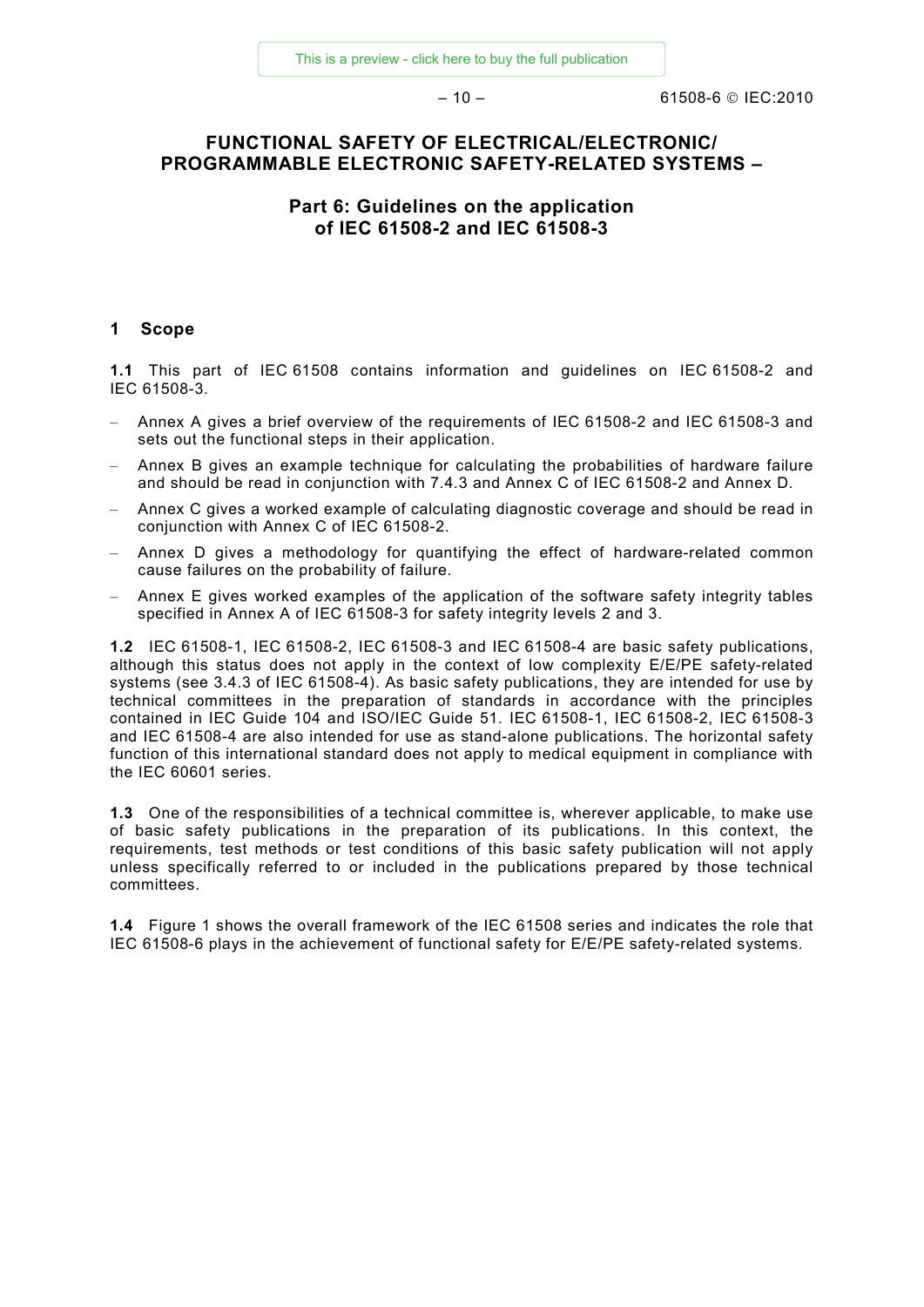61508-6 © IEC:2010 – 11 –

<span id="page-10-0"></span>

**Figure 1 – Overall framework of the IEC 61508 series**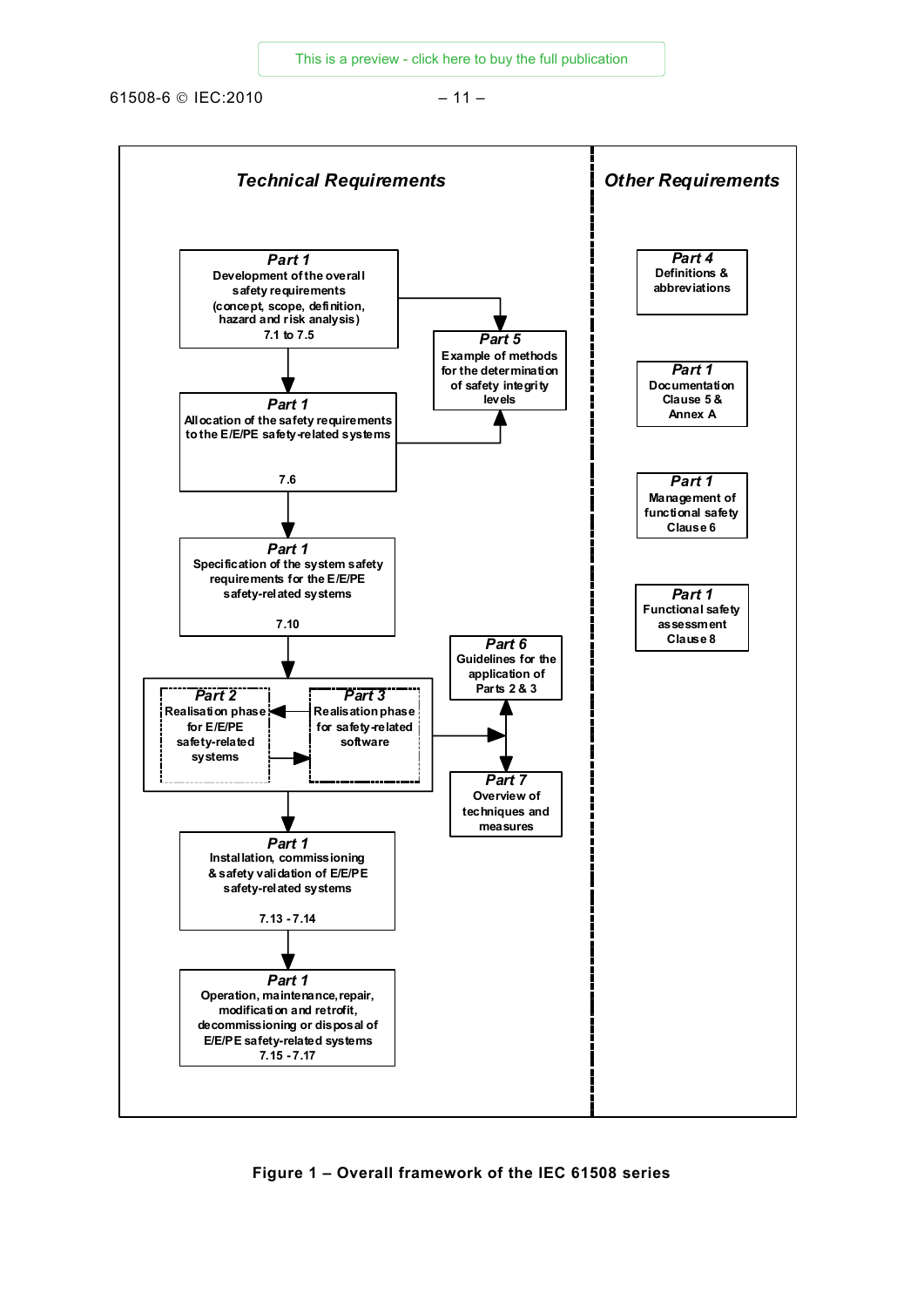## <span id="page-11-0"></span>**2 Normative references**

The following referenced documents are indispensable for the application of this document. For dated references, only the edition cited applies. For undated references, the latest edition of the referenced document (including any amendments) applies.

IEC 61508-2:2010, *Functional safety of electrical/electronic/programmable electronic safetyrelated systems – Part 2: Requirements for electrical/electronic/programmable electronic safety-related systems*

IEC 61508-3:2010, *Functional safety of electrical/electronic/programmable electronic safetyrelated systems – Part 3: Software requirements*

IEC 61508-4:2010, *Functional safety of electrical/electronic/programmable electronic safetyrelated systems – Part 4: Definitions and abbreviations*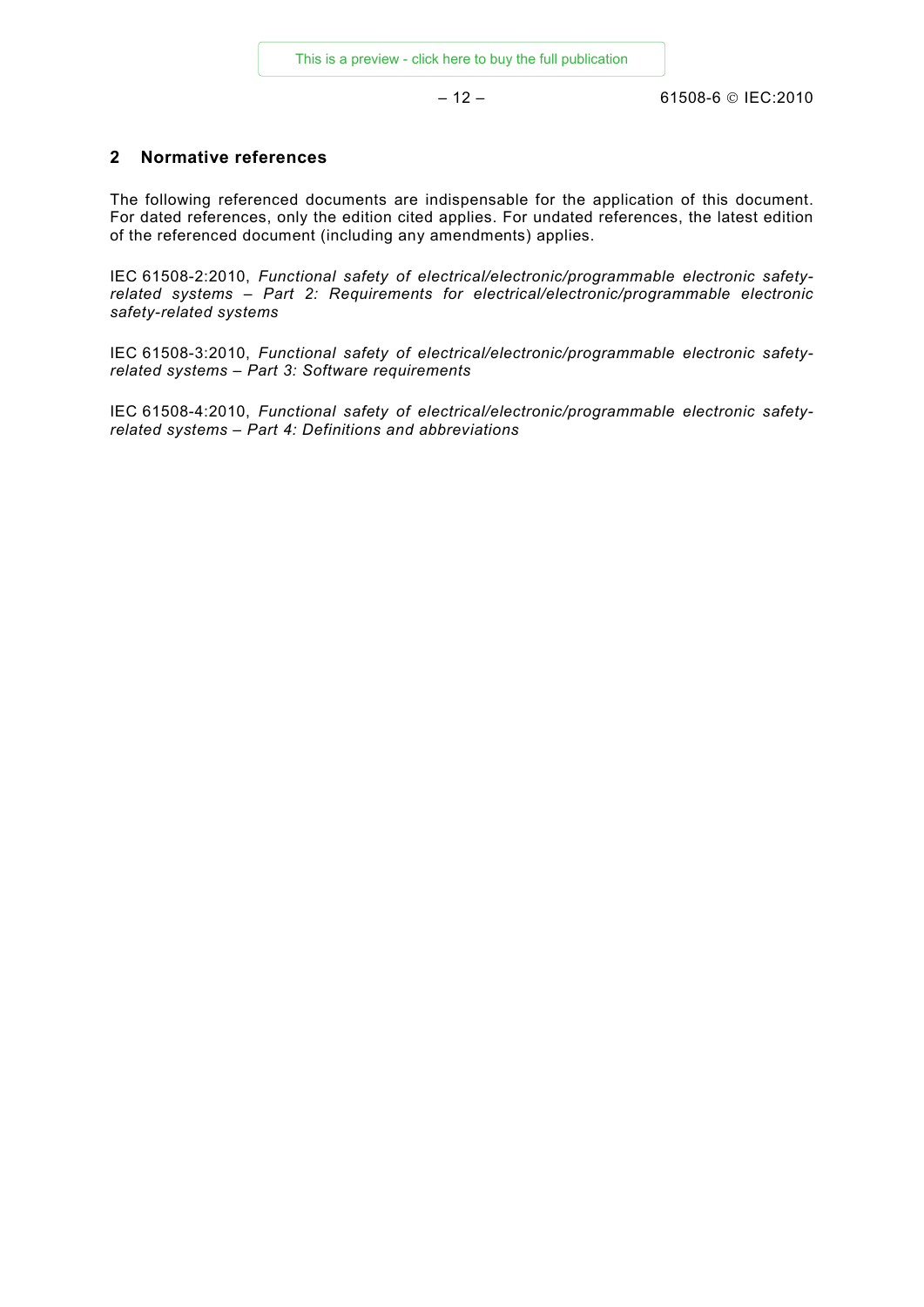# SOMMAIRE

| 1                                                                                           |  |
|---------------------------------------------------------------------------------------------|--|
| 2                                                                                           |  |
| 3                                                                                           |  |
| Annexe A (informative) Application de la CEI 61508-2 et de la CEI 61508-3 123               |  |
| Annexe B (informative) Exemple de technique permettant d'évaluer les probabilités de        |  |
| Annexe C (informative) Calcul de la couverture de diagnostic et de la proportion de         |  |
| Annexe D (informative) Méthodologie permettant de quantifier l'effet des défaillances       |  |
| Annexe E (informative) Exemples d'application des tableaux d'intégrité de sécurité          |  |
|                                                                                             |  |
|                                                                                             |  |
|                                                                                             |  |
|                                                                                             |  |
|                                                                                             |  |
| Figure B.1 - Diagramme de fiabilité d'une boucle de sécurité complète  133                  |  |
| Figure B.2 - Exemple de configuration pour deux canaux de capteurs  138                     |  |
|                                                                                             |  |
|                                                                                             |  |
|                                                                                             |  |
|                                                                                             |  |
|                                                                                             |  |
|                                                                                             |  |
|                                                                                             |  |
|                                                                                             |  |
|                                                                                             |  |
|                                                                                             |  |
|                                                                                             |  |
| Figure B.14 - Architecture d'un exemple de fonctionnement en mode faible sollicitation  154 |  |
| Figure B.15 - Architecture d'un exemple de fonctionnement en mode sollicitation élevée      |  |
| Figure B.16 - Diagramme de fiabilité d'une boucle complète simple avec capteurs             |  |
| Figure B.17 – Arbre de panne simple équivalent au diagramme de fiabilité présenté à la      |  |
|                                                                                             |  |
| Figure B.19 – Indisponibilité instantanée $U(t)$ de composants individuels soumis à         |  |
| Figure B.20 - Principe des calculs de PFD <sub>avq</sub> utilisant les arbres de panne 171  |  |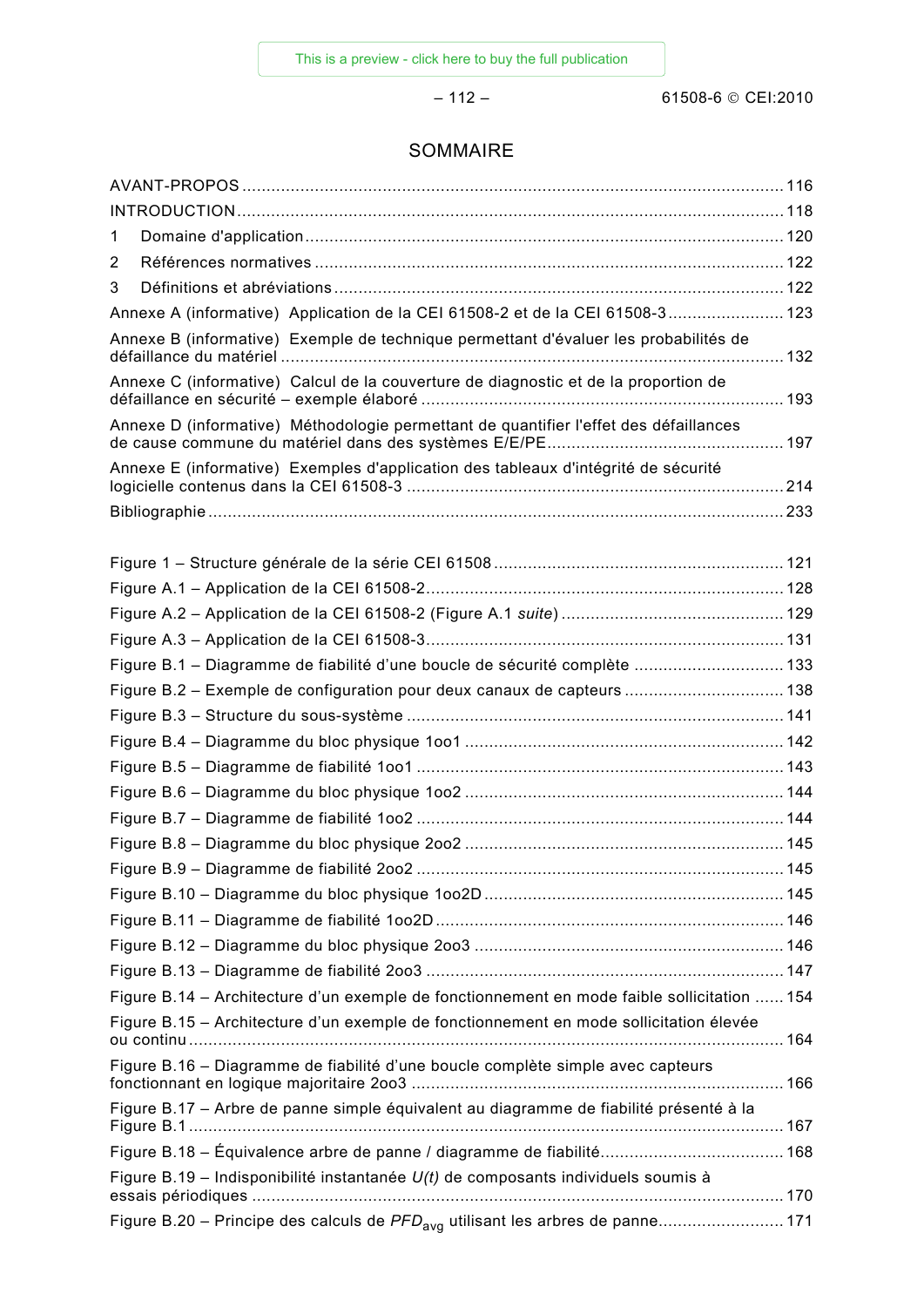61508-6 © CEI:2010 – 113 –

| Figure B.23 - Diagramme de Markov modélisant le comportement d'un système à deux                                                                                              |  |
|-------------------------------------------------------------------------------------------------------------------------------------------------------------------------------|--|
|                                                                                                                                                                               |  |
| Figure B.25 - Courbe en dents de scie obtenue par l'approche de Markov multiphase  176                                                                                        |  |
|                                                                                                                                                                               |  |
|                                                                                                                                                                               |  |
|                                                                                                                                                                               |  |
| Figure B.29 - Modèle markovien multiphase avec des défaillances DD et DU  178                                                                                                 |  |
| Figure B.30 – Changement de logique (2003 à 1002) au lieu de réparer une première                                                                                             |  |
| Figure B.31 – Diagrammes de Markov de « fiabilité » avec un état absorbant  180                                                                                               |  |
| Figure B.32 – Diagrammes de Markov de « disponibilité » sans état absorbant  181                                                                                              |  |
| Figure B.33 - Réseau de Pétri pour modélisation d'un composant simple soumis à essai                                                                                          |  |
| Figure B.34 - Réseau de Pétri pour modélisation de défaillance de cause commune et                                                                                            |  |
| Figure B.35 - Utilisation des diagrammes de fiabilité pour construire le réseau de Pétri                                                                                      |  |
| Figure B.36 - Réseau de Pétri simple pour un composant simple avec défaillances                                                                                               |  |
| Figure B.37 - Exemple de modélisation fonctionnelle et dysfonctionnelle avec un                                                                                               |  |
|                                                                                                                                                                               |  |
| Figure D.1 - Relation entre défaillances de cause commune et défaillances propres à                                                                                           |  |
| Figure D.2 - Mise en œuvre d'un modèle des chocs avec des arbres de panne 212                                                                                                 |  |
| Tableau B.1 - Termes et ordre de grandeur des paramètres correspondants utilisés<br>dans cette annexe (s'applique à 1001, 1002, 2002, 1002D, 1003 et 2003) 138                |  |
| Tableau B.2 - Probabilité moyenne de non fonctionnement en cas de sollicitation pour<br>un intervalle entre essais périodiques de six mois et une durée moyenne de            |  |
| Tableau B.3 - Probabilité moyenne de non fonctionnement en cas de sollicitation pour<br>un intervalle entre essais périodiques de un an et une durée moyenne de               |  |
| Tableau B.4 – Probabilité moyenne de non fonctionnement en cas de sollicitation pour<br>un intervalle entre essais périodiques de deux ans et une durée moyenne de            |  |
| Tableau B.5 - Probabilité moyenne de non fonctionnement en cas de sollicitation pour<br>un intervalle entre essais périodiques de dix ans et une durée moyenne de             |  |
| Tableau B.6 - Probabilité moyenne de non fonctionnement en cas de sollicitation pour<br>le sous-système capteur dans l'exemple de fonctionnement en mode faible sollicitation |  |
| Tableau B.7 - Probabilité moyenne de non fonctionnement en cas de sollicitation pour<br>le sous-système logique de l'exemple de fonctionnement en mode faible sollicitation   |  |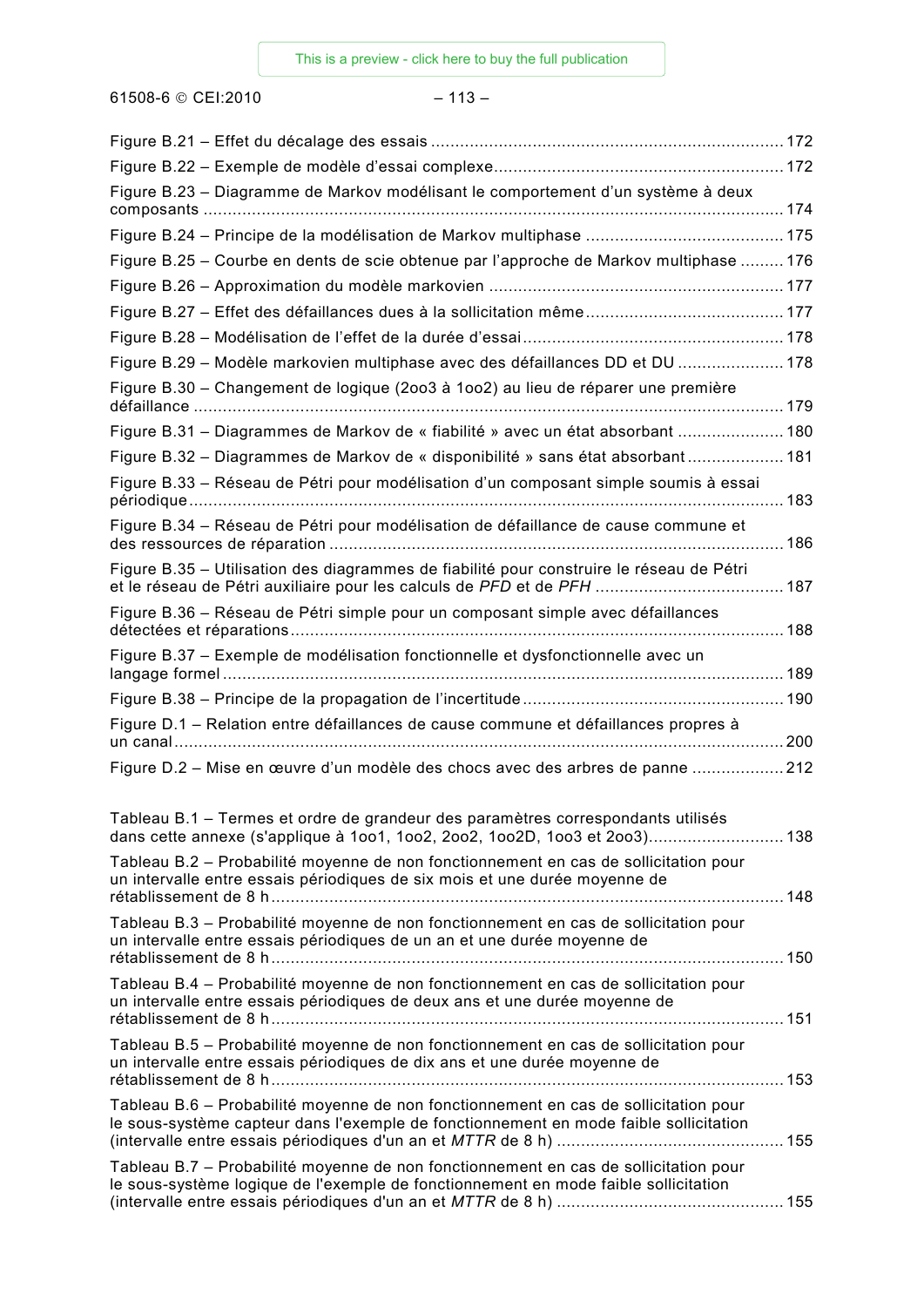– 114 – 61508-6 © CEI:2010

| Tableau B.8 – Probabilité moyenne de non fonctionnement en cas de sollicitation pour<br>le sous-système élément final de l'exemple de fonctionnement en mode faible<br>sollicitation (intervalle entre essais périodiques d'un an et durée MTTR de 8 h) 155 |  |
|-------------------------------------------------------------------------------------------------------------------------------------------------------------------------------------------------------------------------------------------------------------|--|
|                                                                                                                                                                                                                                                             |  |
| Tableau B.10 – Fréquence moyenne d'une défaillance dangereuse (en mode de<br>fonctionnement sollicitation élevée ou continu) pour un intervalle entre essais<br>périodiques d'un mois et une durée moyenne de rétablissement de 8 h160                      |  |
| Tableau B.11 – Fréquence moyenne d'une défaillance dangereuse (en mode de<br>fonctionnement sollicitation élevée ou continu) pour un intervalle entre essais<br>périodiques de trois mois et une durée moyenne de rétablissement de 8 h 161                 |  |
| Tableau B.12 – Fréquence moyenne d'une défaillance dangereuse (en mode de<br>fonctionnement sollicitation élevée ou continu) pour un intervalle entre essais<br>périodiques de six mois et une durée moyenne de rétablissement de 8 h 162                   |  |
| Tableau B.13 - Fréquence moyenne d'une défaillance dangereuse (en mode de<br>fonctionnement sollicitation élevée ou continu) pour un intervalle entre essais<br>périodiques d'un an et une durée moyenne de rétablissement de 8 h  163                      |  |
| Tableau B.14 - Fréquence moyenne d'une défaillance dangereuse du sous-système<br>capteur dans l'exemple de mode de fonctionnement sollicitation élevée ou continu                                                                                           |  |
| Tableau B.15 – Fréquence moyenne d'une défaillance dangereuse du sous-système<br>logique dans l'exemple de mode de fonctionnement sollicitation élevée ou continu                                                                                           |  |
| Tableau B.16 - Fréquence moyenne d'une défaillance dangereuse du sous-système<br>élément final dans l'exemple de mode de fonctionnement sollicitation élevée ou continu                                                                                     |  |
| Tableau C.1 – Exemples de calcul de la couverture de diagnostic et de la proportion de                                                                                                                                                                      |  |
| Tableau C.2 – Couverture de diagnostic et efficacité pour différents éléments  196                                                                                                                                                                          |  |
|                                                                                                                                                                                                                                                             |  |
| Tableau D.1 - Calcul des résultats électroniques programmables ou des                                                                                                                                                                                       |  |
|                                                                                                                                                                                                                                                             |  |
|                                                                                                                                                                                                                                                             |  |
|                                                                                                                                                                                                                                                             |  |
| Tableau D.5 – Calcul de $\beta$ pour des systèmes à niveaux de redondance supérieurs à                                                                                                                                                                      |  |
| Tableau D.6 - Exemples de valeurs pour l'électronique programmable  210                                                                                                                                                                                     |  |
|                                                                                                                                                                                                                                                             |  |
| Tableau E.2 - Conception et développement du logiciel - conception de l'architecture                                                                                                                                                                        |  |
| Tableau E.3 - Conception et développement du logiciel - outils de support et langages                                                                                                                                                                       |  |
| Tableau E.4 - Conception et développement du logiciel - conception détaillée 218                                                                                                                                                                            |  |
| Tableau E.5 - Conception et développement du logiciel - essai et intégration des                                                                                                                                                                            |  |
| Tableau E.6 - Intégration de l'électronique programmable (matériel et logiciel)220                                                                                                                                                                          |  |
|                                                                                                                                                                                                                                                             |  |
|                                                                                                                                                                                                                                                             |  |
|                                                                                                                                                                                                                                                             |  |
|                                                                                                                                                                                                                                                             |  |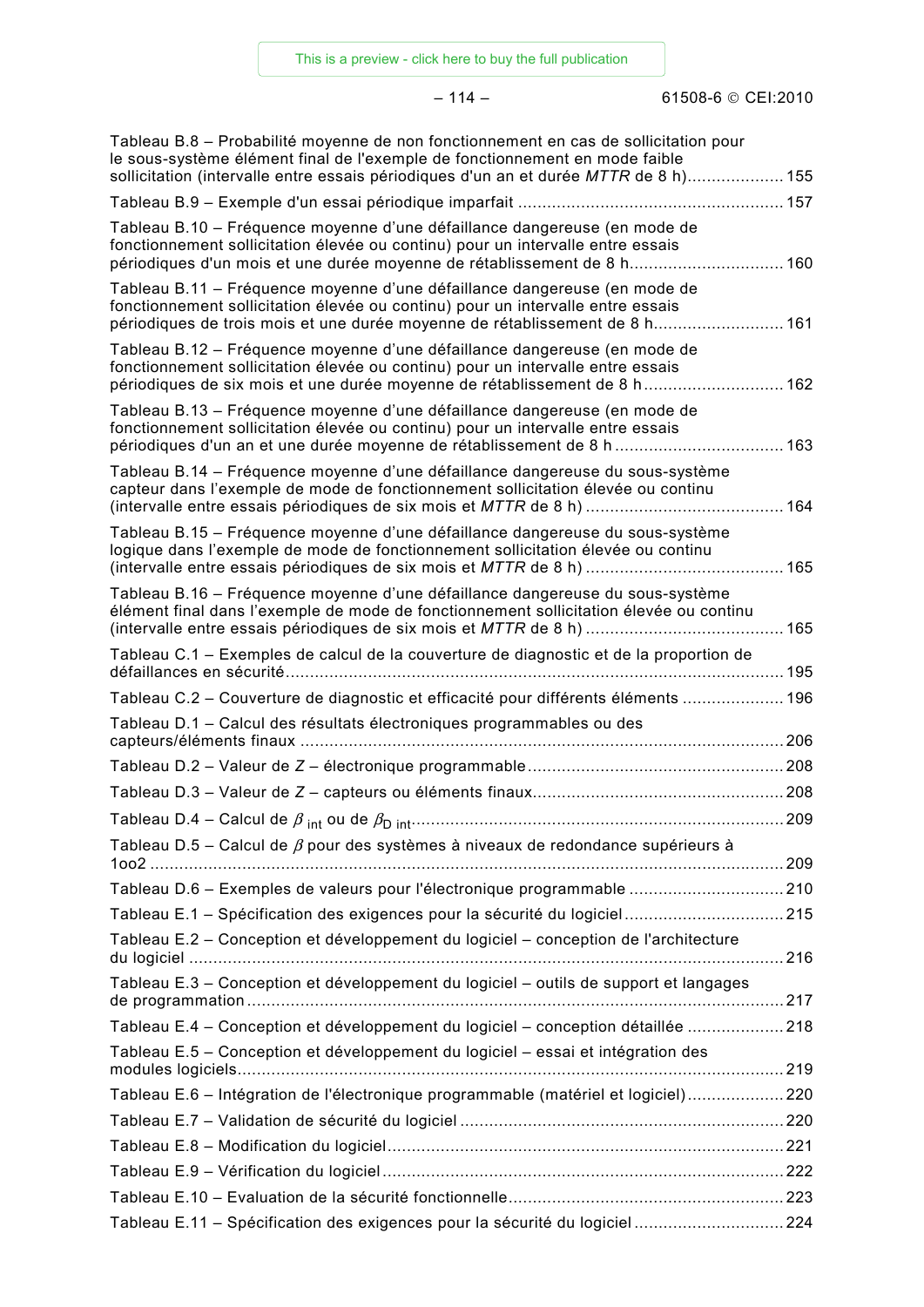61508-6 © CEI:2010 – 115 –

| Tableau E.12 – Conception et développement du logiciel – conception de l'architecture | 225  |
|---------------------------------------------------------------------------------------|------|
| Tableau E.13 – Conception et développement du logiciel – outils de support et langage | 226  |
| Tableau E.14 - Conception et développement du logiciel - conception détaillée 227     |      |
| Tableau E.15 – Conception et développement du logiciel – essai et intégration des     | 228  |
| Tableau E.16 – Intégration de l'électronique programmable (matériel et logiciel)229   |      |
|                                                                                       | .229 |
|                                                                                       | .230 |
|                                                                                       | 231  |
|                                                                                       |      |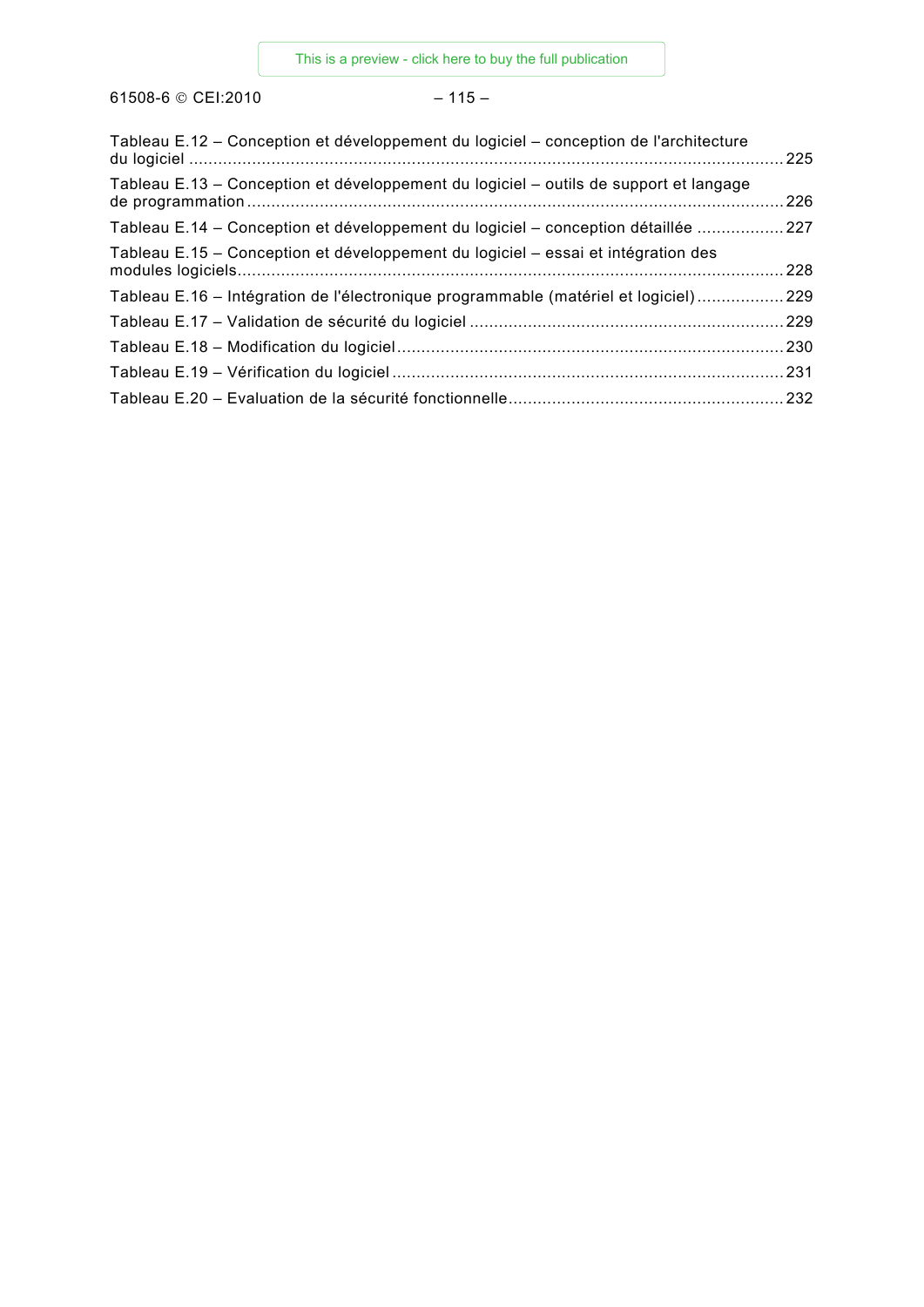[This is a preview - click here to buy the full publication](https://webstore.iec.ch/publication/5520&preview=1)

– 116 – 61508-6 © CEI:2010

# <span id="page-16-0"></span>COMMISSION ÉLECTROTECHNIQUE INTERNATIONALE  $\frac{1}{2}$

# **SÉCURITÉ FONCTIONNELLE DES SYSTÈMES ÉLECTRIQUES/ÉLECTRONIQUES/ÉLECTRONIQUES PROGRAMMABLES RELATIFS À LA SÉCURITÉ –**

# **Partie 6: Lignes directrices pour l'application de la CEI 61508-2 et de la CEI 61508-3**

### AVANT-PROPOS

- 1) La Commission Electrotechnique Internationale (CEI) est une organisation mondiale de normalisation composée de l'ensemble des comités électrotechniques nationaux (Comités nationaux de la CEI). La CEI a pour objet de favoriser la coopération internationale pour toutes les questions de normalisation dans les domaines de l'électricité et de l'électronique. A cet effet, la CEI – entre autres activités – publie des Normes internationales, des Spécifications techniques, des Rapports techniques, des Spécifications accessibles au public (PAS) et des Guides (ci-après dénommés "Publication(s) de la CEI"). Leur élaboration est confiée à des comités d'études, aux travaux desquels tout Comité national intéressé par le sujet traité peut participer. Les organisations internationales, gouvernementales et non gouvernementales, en liaison avec la CEI, participent également aux travaux. La CEI collabore étroitement avec l'Organisation Internationale de Normalisation (ISO), selon des conditions fixées par accord entre les deux organisations.
- 2) Les décisions ou accords officiels de la CEI concernant les questions techniques représentent, dans la mesure du possible, un accord international sur les sujets étudiés, étant donné que les Comités nationaux de la CEI intéressés sont représentés dans chaque comité d'études.
- 3) Les Publications de la CEI se présentent sous la forme de recommandations internationales et sont agréées comme telles par les Comités nationaux de la CEI. Tous les efforts raisonnables sont entrepris afin que la CEI s'assure de l'exactitude du contenu technique de ses publications; la CEI ne peut pas être tenue responsable de l'éventuelle mauvaise utilisation ou interprétation qui en est faite par un quelconque utilisateur final.
- 4) Dans le but d'encourager l'uniformité internationale, les Comités nationaux de la CEI s'engagent, dans toute la mesure possible, à appliquer de façon transparente les Publications de la CEI dans leurs publications nationales et régionales. Toutes divergences entre toutes Publications de la CEI et toutes publications nationales ou régionales correspondantes doivent être indiquées en termes clairs dans ces dernières.
- 5) La CEI elle-même ne fournit aucune attestation de conformité. Des organismes de certification indépendants fournissent des services d'évaluation de conformité et, dans certains secteurs, accèdent aux marques de conformité de la CEI. La CEI n'est responsable d'aucun des services effectués par les organismes de certification indépendants.
- 6) Tous les utilisateurs doivent s'assurer qu'ils sont en possession de la dernière édition de cette publication.
- 7) Aucune responsabilité ne doit être imputée à la CEI, à ses administrateurs, employés, auxiliaires ou mandataires, y compris ses experts particuliers et les membres de ses comités d'études et des Comités nationaux de la CEI, pour tout préjudice causé en cas de dommages corporels et matériels, ou de tout autre dommage de quelque nature que ce soit, directe ou indirecte, ou pour supporter les coûts (y compris les frais de justice) et les dépenses découlant de la publication ou de l'utilisation de cette Publication de la CEI ou de toute autre Publication de la CEI, ou au crédit qui lui est accordé.
- 8) L'attention est attirée sur les références normatives citées dans cette publication. L'utilisation de publications référencées est obligatoire pour une application correcte de la présente publication.
- 9) L'attention est attirée sur le fait que certains des éléments de la présente Publication de la CEI peuvent faire l'objet de droits de propriété intellectuelle ou de droits analogues. La CEI ne saurait être tenue pour responsable de ne pas avoir identifié de tels droits de propriété et de ne pas avoir signalé leur existence.

La Norme internationale CEI 61508-6 a été établie par le sous-comité 65A: Aspects systèmes, du comité d'études 65 de la CEI: Mesure, commande et automation dans les processus industriels.

Cette deuxième édition annule et remplace la première édition publiée en 2000 dont elle constitue une révision technique.

La présente édition a fait l'objet d'une révision approfondie et intègre de nombreux commentaires reçus lors des différentes phases de révision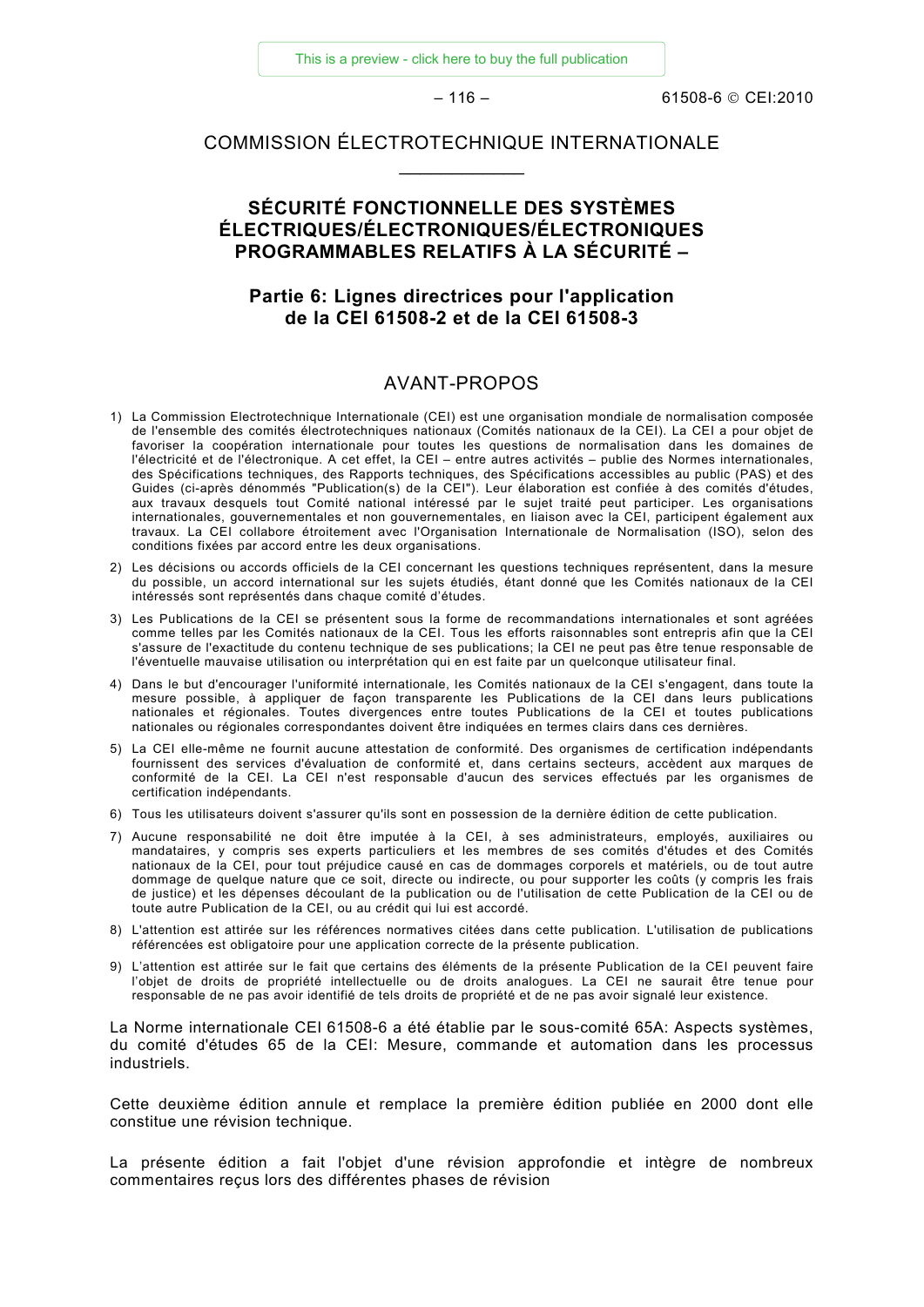61508-6 © CEI:2010 - 117 -

Le texte de cette norme est issu des documents suivants:

| <b>FDIS</b>  | Rapport de vote |
|--------------|-----------------|
| 65A/553/FDIS | 65A/577/RVD     |

Le rapport de vote indiqué dans le tableau ci-dessus donne toute information sur le vote ayant abouti à l'approbation de cette norme.

Cette publication a été rédigée selon les Directives ISO/CEI, Partie 2.

Une liste de toutes les parties de la série CEI 61508, présentées sous le titre général *Sécurité fonctionnelle des systèmes électriques / électroniques / électroniques programmables relatifs à la sécurité*, peut être consultée sur le site web de la CEI.

Le comité a décidé que le contenu de cette publication ne sera pas modifié avant la date de stabilité indiquée sur le site web de la CEI sous "http://webstore.iec.ch" dans les données relatives à la publication recherchée. A cette date, la publication sera

- reconduite,
- supprimée,
- remplacée par une édition révisée, ou
- amendée.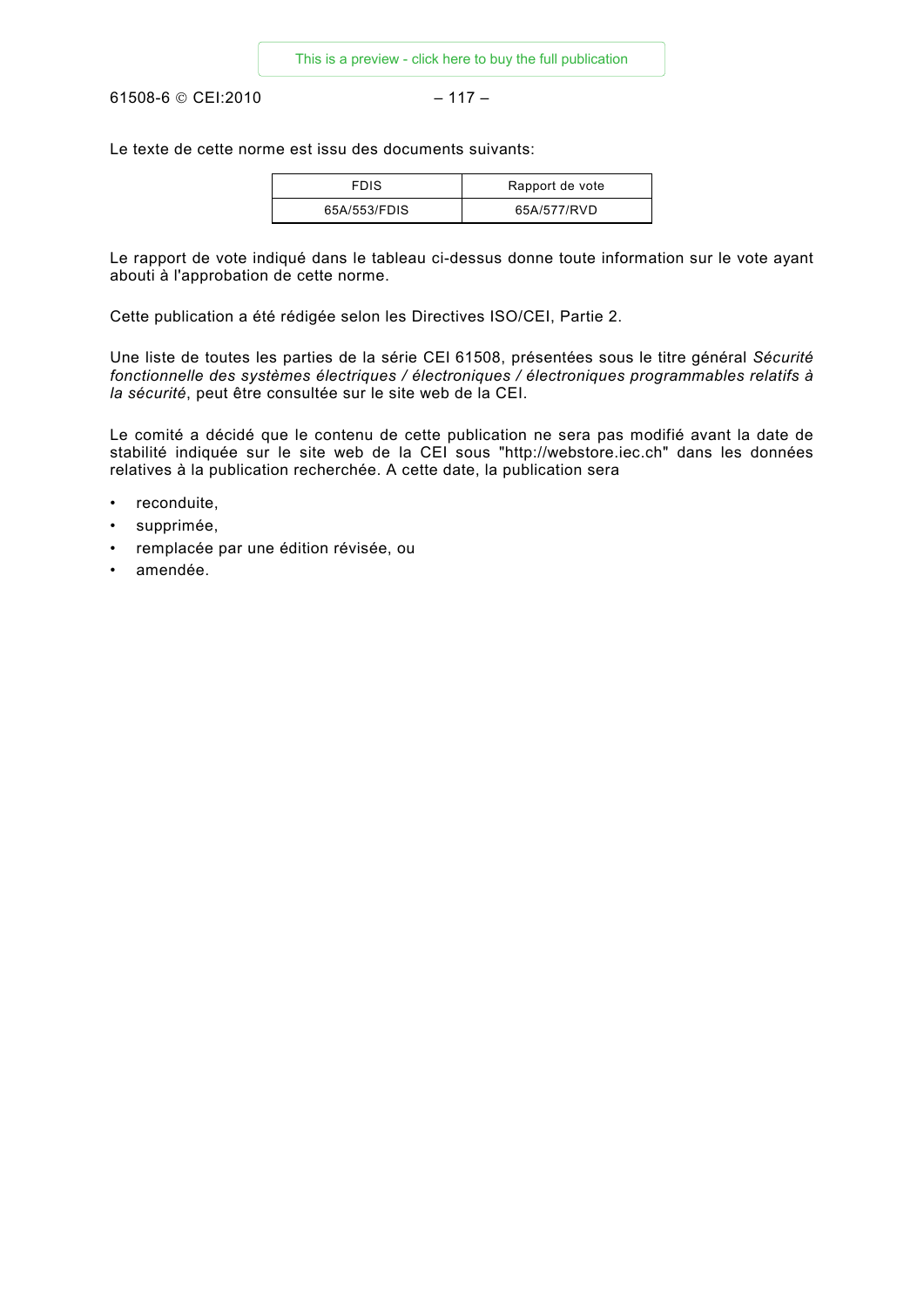– 118 – 61508-6 © CEI:2010

# INTRODUCTION

<span id="page-18-0"></span>Les systèmes comprenant des composants électriques et/ou électroniques sont utilisés depuis de nombreuses années pour exécuter des fonctions relatives à la sécurité dans la plupart des secteurs d'application. Des systèmes à base d'informatique (dénommés de manière générique systèmes électroniques programmables) sont utilisés dans tous les secteurs d'application pour exécuter des fonctions non relatives à la sécurité, mais aussi de plus en plus souvent relatives à la sécurité. Si l'on veut exploiter efficacement et en toute sécurité la technologie des systèmes informatiques, il est indispensable de fournir à tous les responsables suffisamment d'éléments relatifs à la sécurité pour les guider dans leurs prises de décisions.

La présente Norme internationale présente une approche générique de toutes les activités liées au cycle de vie de sécurité de systèmes électriques et/ou électroniques et/ou électroniques programmables (E/E/PE) qui sont utilisés pour réaliser des fonctions de sécurité. Cette approche unifiée a été adoptée afin de développer une politique technique rationnelle et cohérente concernant tous les systèmes électriques relatifs à la sécurité. Un objectif principal de cette approche est de faciliter le développement de normes internationales de produit et d'application sectorielle basées sur la série CEI 61508.

NOTE 1 Des exemples de normes internationales de produit et d'application sectorielle basées sur la série CEI 61508 sont donnés dans la Bibliographie (voir références [1], [2] et [3]).

Dans la plupart des cas, la sécurité est obtenue par un certain nombre de systèmes fondés sur diverses technologies (par exemple mécanique, hydraulique, pneumatique, électrique, électronique, électronique programmable). En conséquence, toute stratégie de sécurité doit non seulement prendre en compte tous les éléments d'un système individuel (par exemple, les capteurs, les appareils de commande et les actionneurs), mais également prendre en considération tous les systèmes relatifs à la sécurité comme des éléments individuels d'un ensemble complexe. Par conséquent, la présente Norme internationale, bien que traitant des systèmes E/E/PE relatifs à la sécurité, peut aussi fournir un cadre de sécurité susceptible de concerner les systèmes relatifs à la sécurité basés sur d'autres technologies.

Il est admis qu'il existe une grande variété d'applications utilisant des systèmes E/E/PE relatifs à la sécurité dans un grand nombre de secteurs, et couvrant un large éventail de complexité et de potentiel de dangers et de risques. Pour chaque application particulière, les mesures de sécurité requises dépendent de nombreux facteurs propres à l'application. La présente Norme internationale, de par son caractère général, rend désormais possible la prescription de ces mesures dans les futures normes internationales de produit et d'application sectorielle, ainsi que dans les révisions des normes déjà existantes.

NOTE 2 La norme ne spécifie aucune exigence de niveau d'intégrité de sécurité pour aucune fonction de sécurité, ni comment le niveau d'intégrité de sécurité est déterminé. Elle fournit en revanche un cadre conceptuel basé sur les risques, ainsi que des exemples de méthodes.

- fixe des objectifs chiffrés de défaillance pour les fonctions de sécurité exécutées par les systèmes E/E/PE relatifs à la sécurité, qui sont en rapport avec les niveaux d'intégrité de sécurité,
- fixe une limite inférieure pour les objectifs chiffrés de défaillance pour une fonction de sécurité exécutée par un système E/E/PE relatif à la sécurité unique. Pour des systèmes E/E/PE relatifs à la sécurité fonctionnant
	- en mode de fonctionnement à faible sollicitation, la limite inférieure est fixée pour une probabilité moyenne de défaillance dangereuse de 10–5 en cas de sollicitation,
	- en mode de fonctionnement continu ou à sollicitation élevée, la limite inférieure est fixée à une fréquence movenne de défaillance dangereuse de  $10^{-9}$  [h<sup>-1</sup>].

NOTE 3 Un système E/E/PE relatif à la sécurité unique n'implique pas nécessairement une architecture à un seul canal.

NOTE 4 Dans le cas de systèmes non complexes, il peut être possible de concevoir des systèmes relatifs à la sécurité ayant des valeurs plus basses pour l'intégrité de sécurité cible. Il est toutefois considéré que ces limites représentent ce qui peut être réalisé à l'heure actuelle pour des systèmes relativement complexes (par exemple, des systèmes électroniques programmables relatifs à la sécurité).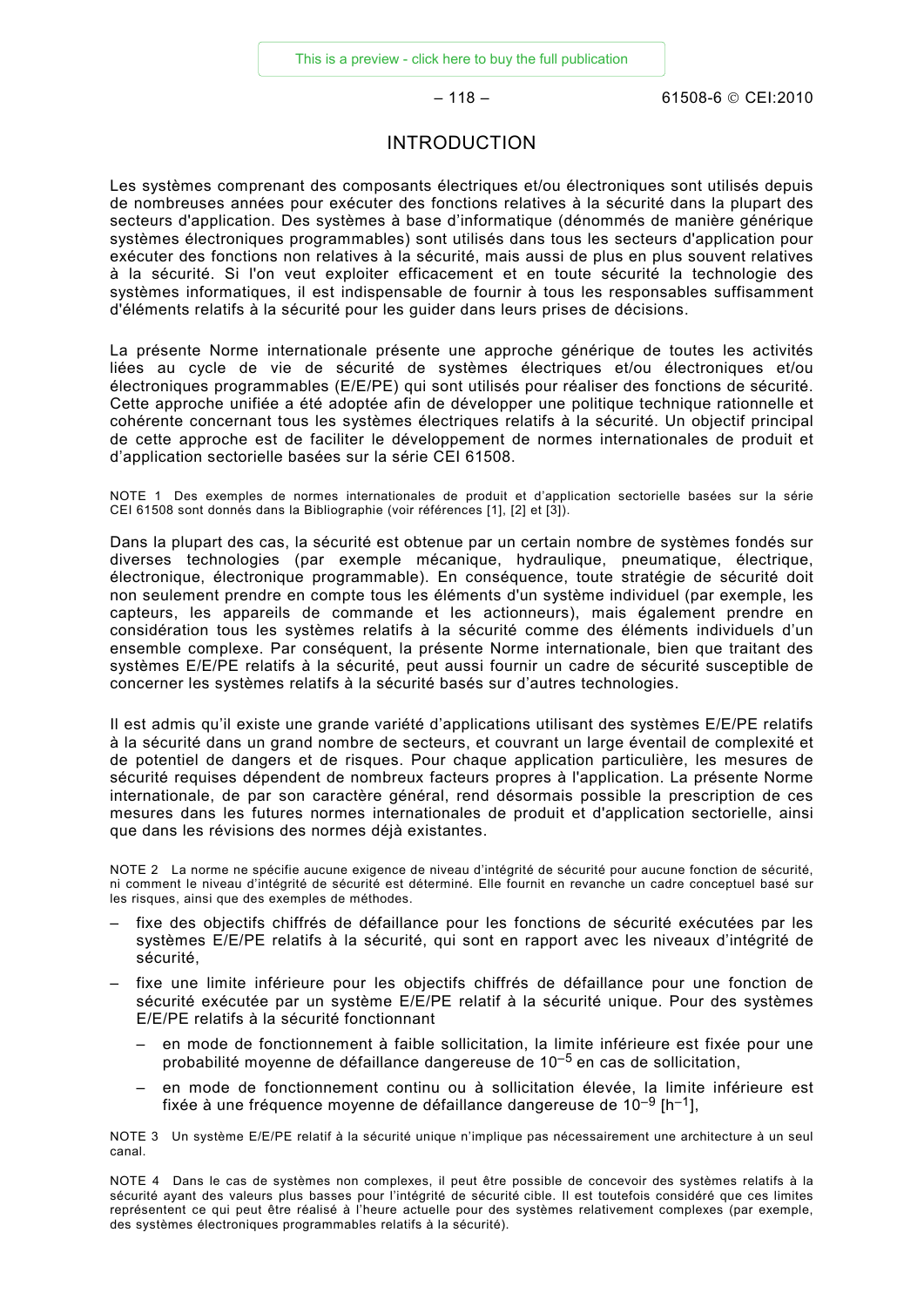61508-6 © CEI:2010 - 119 -

- établit des exigences fondées sur l'expérience et le jugement acquis dans le domaine des applications industrielles afin d'éviter des anomalies systématiques ou pour les maintenir sous contrôle. Même si, en général, la probabilité d'occurrence des défaillances systématiques ne peut être quantifiée, la norme permet cependant pour une fonction de sécurité spécifique, de déclarer que l'objectif chiffré de défaillance associé à cette fonction de sécurité peut être réputé atteint si toutes les exigences de la norme sont remplies,
- introduit une capabilité systématique s'appliquant à un élément du fait qu'il permet d'assurer que l'intégrité de sécurité systématique satisfait aux exigences du niveau d'intégrité de sécurité spécifié,
- adopte une large gamme de principes, techniques et mesures pour la réalisation de la sécurité fonctionnelle des systèmes E/E/PE relatifs à la sécurité, mais n'utilise pas de manière explicite le concept de sécurité intrinsèque. Les principes de « sécurité intrinsèque » peuvent toutefois être applicables, l'adoption de ces concepts étant par ailleurs acceptable sous réserve de la satisfaction aux exigences des articles concernés de la norme.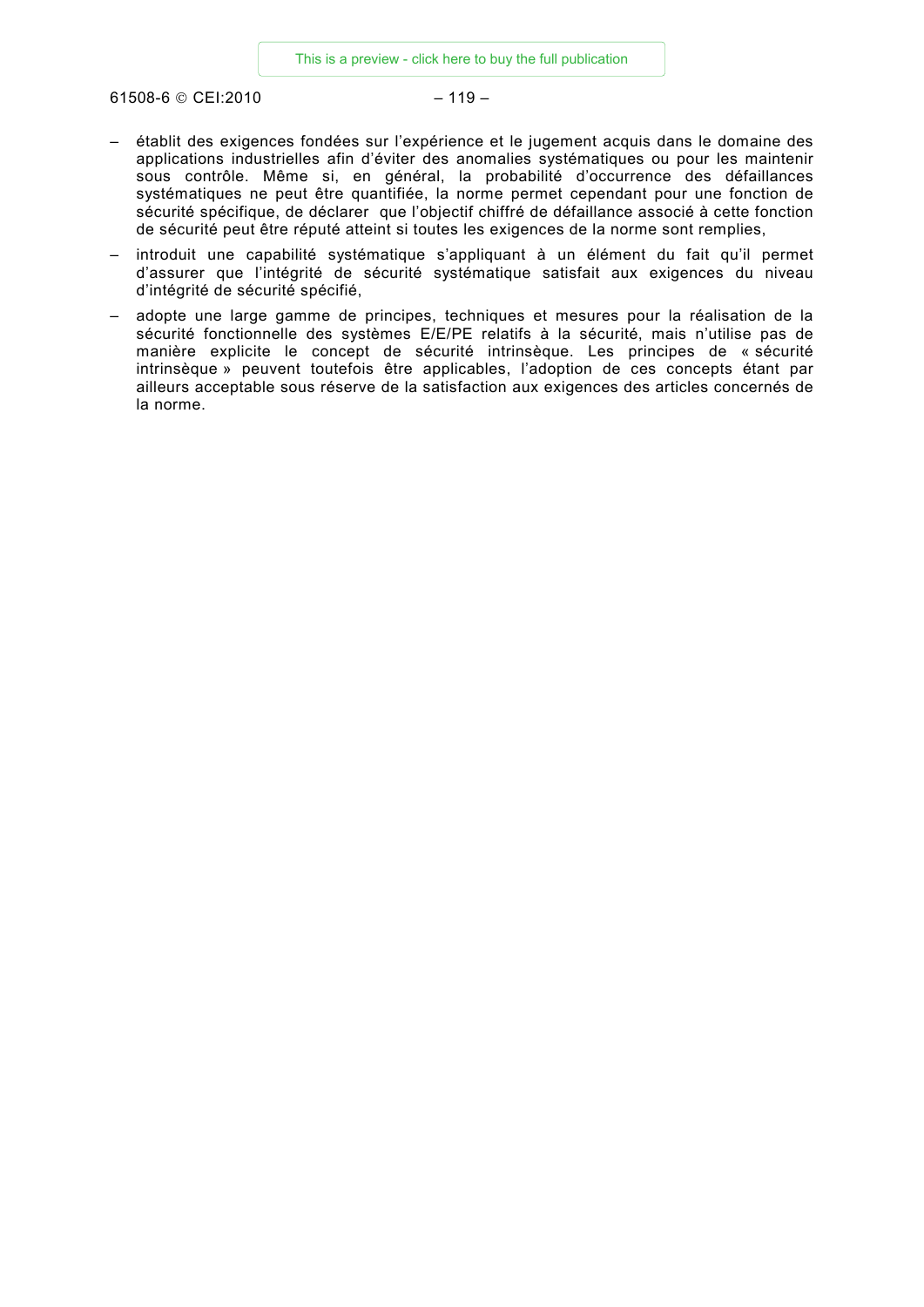– 120 – 61508-6 © CEI:2010

# <span id="page-20-0"></span>**SÉCURITÉ FONCTIONNELLE DES SYSTÈMES ÉLECTRIQUES/ÉLECTRONIQUES/ÉLECTRONIQUES PROGRAMMABLES RELATIFS À LA SÉCURITÉ –**

# **Partie 6: Lignes directrices pour l'application de la CEI 61508-2 et de la CEI 61508-3**

# **1 Domaine d'application**

**1.1** La présente partie de la CEI 61508 contient des informations et lignes directrices sur la CEI 61508-2 et la CEI 61508-3.

- L'Annexe A présente un bref aperçu des exigences de la CEI 61508-2 et de la CEI 61508-3 et établit les étapes fonctionnelles de leur application.
- L'Annexe B donne une technique servant d'exemple pour le calcul des probabilités de défaillance du matériel; il convient de la lire conjointement au 7.4.3 et à l'Annexe C de la CEI 61508-2, et à l'Annexe D.
- L'Annexe C donne un exemple élaboré de calcul de la couverture de diagnostic; il convient de la lire conjointement avec l'Annexe C de la CEI 61508-2.
- L'Annexe D donne une méthodologie de quantification de l'effet des défaillances de cause commune relatives au matériel sur la probabilité de défaillance.
- L'Annexe E donne des exemples d'application des tableaux d'intégrité de sécurité du logiciel spécifiés dans l'Annexe A de la CEI 61508-3 pour les niveaux 2 et 3 d'intégrité de sécurité.

**1.2** Les CEI 61508-1, CEI 61508-2, CEI 61508-3 et CEI 61508-4 sont des publications fondamentales de sécurité, bien que ce statut ne soit pas applicable dans le contexte des systèmes E/E/PE de faible complexité relatifs à la sécurité (voir 3.4.3 de la CEI 61508-4). En tant que publications fondamentales de sécurité, ces normes sont destinées à être utilisées par les comités d'études pour la préparation des normes conformément aux principes contenus dans le Guide CEI 104 et le Guide ISO/CEI 51. La CEI 61508-2 est également destinée à être utilisée comme publication autonome. La fonction de sécurité horizontale de la présente norme internationale ne s'applique pas aux appareils médicaux conformes à la série CEI 60601.

**1.3** Une des responsabilités incombant à un comité d'études consiste, dans toute la mesure du possible, à utiliser les publications fondamentales de sécurité pour la préparation de ses publications. Dans ce contexte, les exigences, les méthodes ou les conditions d'essai de cette publication fondamentale de sécurité ne s'appliquent que si elles sont indiquées spécifiquement ou incluses dans les publications préparées par ces comités d'études.

**1.4** La Figure 1 illustre la structure générale de la série CEI 61508 et montre le rôle que la CEI 61508-6 joue dans la réalisation de la sécurité fonctionnelle pour les systèmes E/E/PE relatifs à la sécurité.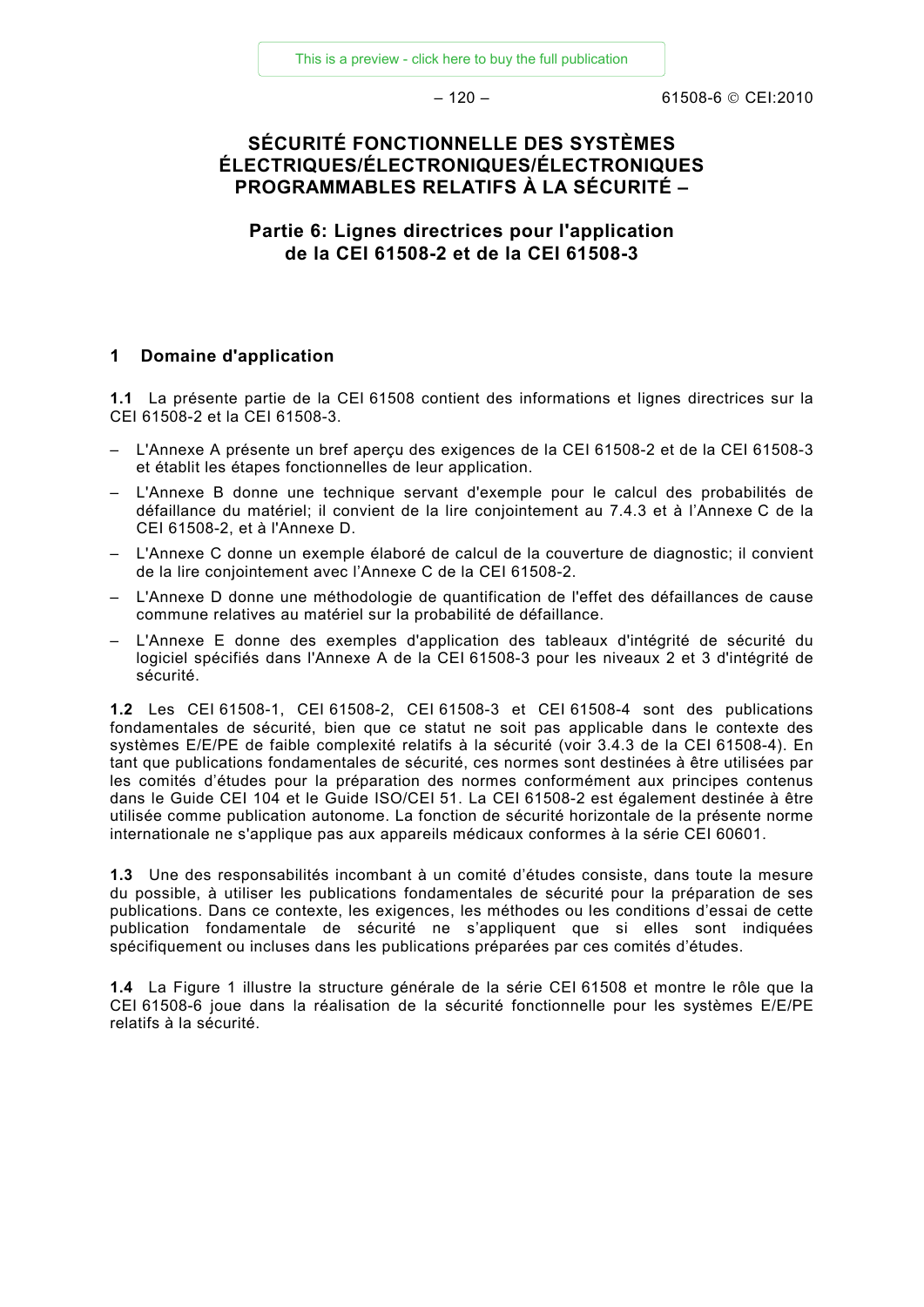61508-6 © CEI:2010 – 121 –

<span id="page-21-0"></span>

**Figure 1 – Structure générale de la série CEI 61508**